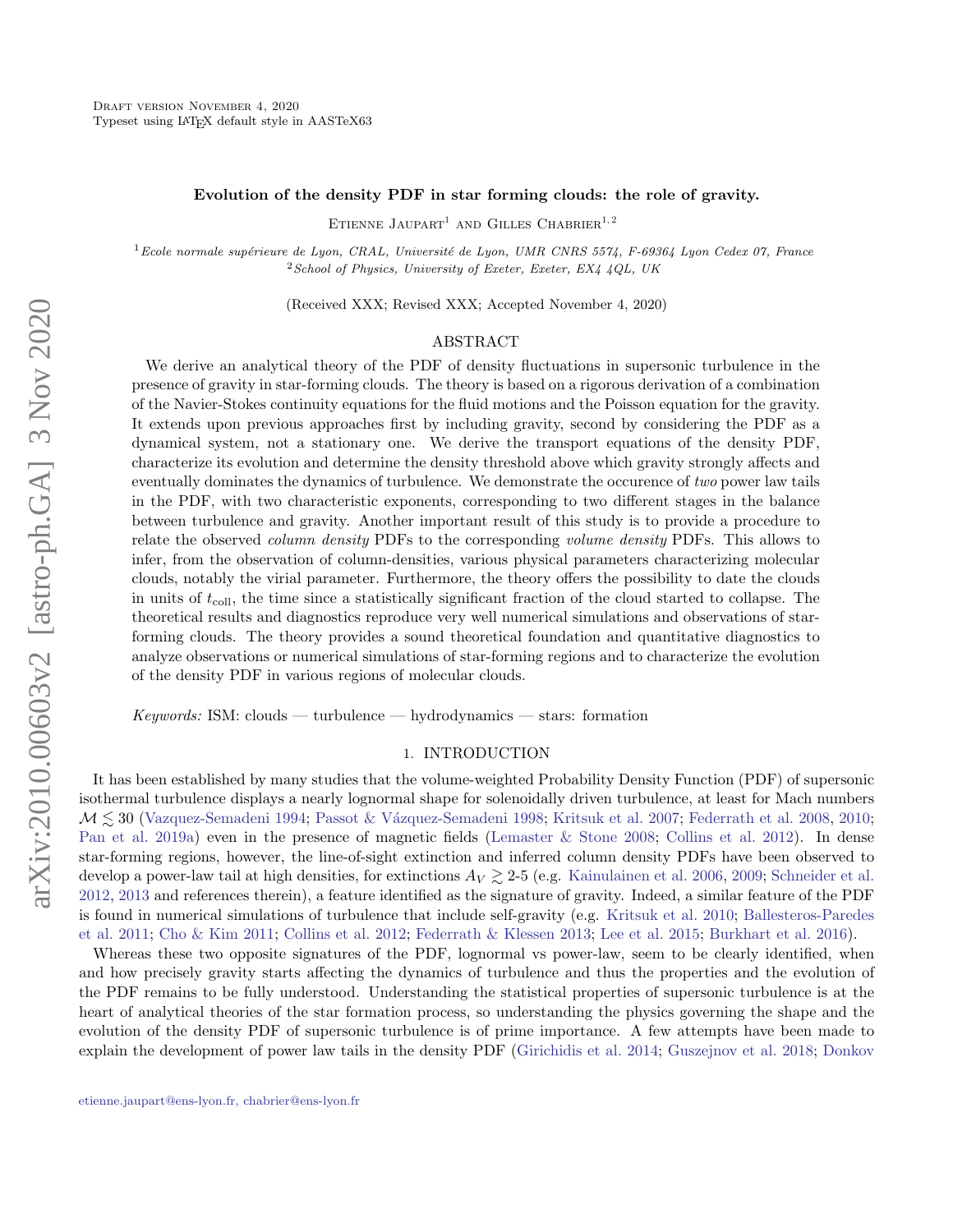## 2 [Jaupart & Chabrier](#page-14-19)

[& Stefanov](#page-14-19) [2018\)](#page-14-19). These approaches, however, focus only on the gravitationally unstable parts of a cloud, using selfsimilar gravitational collapse models and/or geometrical arguments. While these models derive asymptotic exponents of power-law tails, they lack a complete description of the density fluctuations, both in the gravitationally stable and unstable parts of the cloud, and treat the PDF as a static system, even though [Girichidis et al.](#page-14-17) [\(2014\)](#page-14-17) follow numerically its time evolution. A first attempt to derive a robust theoretical framework of density fluctuations in compressible turbulence has been addressed by [Pan et al.](#page-14-20) [\(2018,](#page-14-20) [2019a\)](#page-14-5) based on the formalism developed by [Pope](#page-14-21) [\(1981,](#page-14-21) [1985\)](#page-14-22) and [Pope & Ching](#page-14-23) [\(1993\)](#page-14-23) for the PDF of any quantity, expressed as the conditional expectations of its time derivatives. Within the framework of this formalism, [Pan et al.](#page-14-5) [\(2019a\)](#page-14-5) used a probabilistic approach of turbulence to derive a theoretical formulation of the PDF of density fluctuations at steady state *from first principles*. In this paper, we follow a similar approach and derive an analytical theory to describe the dynamics of turbulence in dense regions of MCs and its interplay with gravity. The approach generalizes the aforementioned ones in two ways. First, we include the impact of gravity on the cloud's dynamics. Second we consider the density PDF not as a stationary system but as a one evolving with time, implying that the conditional expectation of the flow velocity divergence is time-dependent and non zero. The theory explains the evolution of the PDF and determines the density thresholds above which gravity strongly affects and eventually dominates the dynamics of the turbulence. We provide a procedure to relate the observed *column density* PDFs to the underlying *volume density* PDFs, allowing to infer various physical parameters characterizing molecular clouds from observations. The theory and its diagnostics are confronted to numerical simulations of gravoturbulent collapsing clouds and to various available observations.

#### 2. MATHEMATICAL FRAMEWORK

# 2.1. Description of a molecular cloud

We consider an isolated, turbulent, self-gravitating molecular cloud. Neglecting for now the magnetic field, the cloud's evolution is given by the standard Navier-Stokes and Poisson equations:

<span id="page-1-1"></span>
$$
\frac{\partial \rho}{\partial t} + \nabla \cdot (\rho \mathbf{v}) = 0,\tag{1}
$$

$$
\frac{\partial \mathbf{v}}{\partial t} + (\mathbf{v} \cdot \nabla) \mathbf{v} = -\frac{1}{\rho} \nabla P + \mathcal{G} + \frac{1}{\rho} \nabla \cdot \underline{\boldsymbol{\sigma}}_{\nu},\tag{2}
$$

$$
\nabla \cdot \mathcal{G} = -4\pi G \rho,\tag{3}
$$

where  $\rho$  and P denote respectively the density and pressure of the gas in the cloud, v the velocity field, G the gravity field and  $\sigma_{\nu}$  the viscous stress tensor. We close the system of equations by using a barotropic equation of state  $P(\rho) \propto \rho^{\gamma}$  for the gas.

We separate the evolution of the background from the one of local density deviations. We thus split the velocity field v between the mean velocity V and the (turbulent) velocity  $u$  [\(Ledoux & Walraven](#page-14-24) [1958\)](#page-14-24) and we introduce the logarithmic excess of local density s,

<span id="page-1-0"></span>
$$
V \equiv \frac{1}{\overline{\rho}} \overline{\rho v},\tag{4}
$$

$$
u \equiv v - V, \tag{5}
$$

$$
\rho \equiv \overline{\rho}(\boldsymbol{x},t) e^s,\tag{6}
$$

where  $\overline{\Phi}(\bm{x},t)$  denotes the mathematical expectation, also called statistical average or mean, of any random field  $\Phi$ (e.g. [Pope](#page-14-22) [1985;](#page-14-22) [Frisch](#page-14-25) [1995\)](#page-14-25). We note that  $\overline{u} \neq 0$  a priori but  $\overline{\rho u} \equiv 0$  by definition (Eqs. [4-5\)](#page-1-0). This ensures that on average there is no transfer of mass due to turbulence and the equation of continuity [\(1\)](#page-1-1) remains valid for the mean field, i.e. for  $\bar{\rho}$  and V. Averaging Eq. [\(1\)](#page-1-1)–[\(2\)](#page-1-1) yields an evolution equation for the mean flow written in conservative form,

$$
\frac{\partial (\overline{\rho} \mathbf{V})}{\partial t} + \nabla \cdot (\overline{\rho} \mathbf{V} \otimes \mathbf{V}) = -\nabla \overline{P} + \overline{\rho} \overline{\mathbf{G}} + \nabla \cdot \left( \underline{\overline{\sigma_v}} - \overline{\rho u \otimes u} \right),
$$
\n(7)

with all quantities replaced by their mean values, except for the appearance of the turbulent Reynolds stress tensor,  $-\overline{\rho u\otimes u}$ . The trace of this tensor corresponds to the turbulent pressure while its traceless part is related to the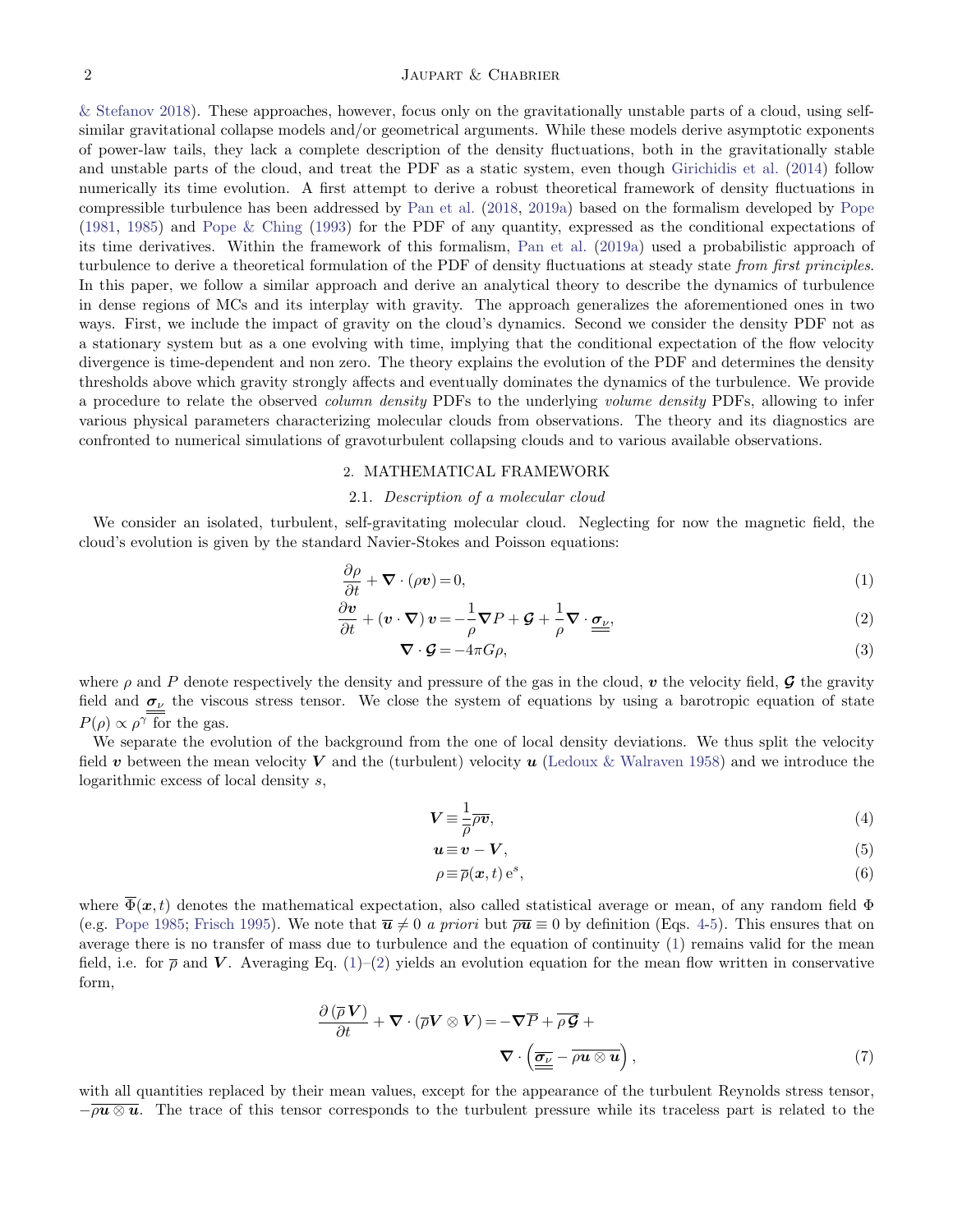turbulent viscous tensor. We consider *molecular* viscous effects to be negligible in molecular clouds and thus neglect the viscous tensor  $\sigma_{\nu}$  in the general equations.

Having obtained the averaged evolution of the cloud, we can obtain the evolution of the density deviations by substraction. This yields a transport equation for s, written in a Lagrangian form:

$$
\frac{\mathrm{D}s}{\mathrm{D}t} = -\nabla \cdot \boldsymbol{u} - (\boldsymbol{u} \cdot \nabla) \ln(\overline{\rho}),\tag{8}
$$

where  $\frac{D}{Dt} = \frac{\partial}{\partial t} + (\mathbf{v} \cdot \nabla)$  is the Lagrangian derivative.

## 2.2. Transport equations for the probability distribution function of logarithmic density fluctuations

Assuming that turbulent fields are statistically homogeneous one can derive two transport equations for the proba-bility distribution function of logarithmic density fluctuations (s-PDF) f [\(Pope](#page-14-21) [1981,](#page-14-21) [1985;](#page-14-22) [Pan et al.](#page-14-20) [2018,](#page-14-20) [2019b](#page-14-26)[,a\)](#page-14-5):

<span id="page-2-0"></span>
$$
\frac{\partial}{\partial t} f(s, t) = \left\{ 1 + \frac{\partial}{\partial s} \right\} \left[ \langle (\nabla \cdot \mathbf{u}) | s \rangle f \right],
$$
\n
$$
\frac{\partial}{\partial t} \left[ \langle (\nabla \cdot \mathbf{u}) | s \rangle f \right] = \left\{ 1 + \frac{\partial}{\partial s} \right\} \left[ \langle (\nabla \cdot \mathbf{u})^2 | s \rangle f \right]
$$
\n
$$
+ f \left\langle \frac{\mathbf{D} \nabla \cdot \mathbf{u}}{\mathbf{D} t} | s \right\rangle,
$$
\n(10)

where terms of the form  $\langle \Phi | s \rangle \equiv \langle \Phi | s(x, t) = s \rangle$  denote the conditional expectations of the random field  $\Phi$  knowing that  $s(x, t) = s$ , and can be computed as the average of the field  $\Phi$  in all regions where  $s(x, t) \in [s, s + ds]$ .

### <span id="page-2-4"></span>2.3. Stationary solutions

<span id="page-2-5"></span>Eqns. [\(9\)](#page-2-0) and [\(10\)](#page-2-0) give insights on the interplay between dynamical quantities and the steady state value of the density  $s$ PDF, f. [Pan et al.](#page-14-20) [\(2018,](#page-14-20) [2019b,](#page-14-26)[a\)](#page-14-5) have shown and tested numerically that,

1. f is stationary if and only if  $\langle \nabla \cdot \mathbf{u} | s \rangle = 0, \forall s$ ,

2. At steady state, f can be formally computed as

$$
f(s) = \frac{C e^{-s}}{\langle (\mathbf{\nabla} \cdot \mathbf{u})^2 | s \rangle} \exp\left(-\int_0^s \frac{\langle \frac{\mathbf{\nabla} \cdot \mathbf{u}}{\mathrm{D}t} | s' \rangle}{\langle (\mathbf{\nabla} \cdot \mathbf{u})^2 | s' \rangle} \mathrm{d}s'\right),\tag{11}
$$

<span id="page-2-6"></span>enabling us to discuss the impact of dynamical effects on the density PDF  $f(s)$ .

### 2.4. Effects of gravity on the density PDF

The effect of gravity on the density PDF *without assuming a steady state* can be inferred by recasting Eq. [\(10\)](#page-2-0) as an equation for  $\ln f$ :

<span id="page-2-1"></span>
$$
\langle \nabla \cdot \mathbf{u} | s \rangle \frac{\partial}{\partial t} \ln f - \langle (\nabla \cdot \mathbf{u})^2 | s \rangle \frac{\partial}{\partial s} \ln f + \frac{\partial}{\partial t} \langle \nabla \cdot \mathbf{u} | s \rangle = \left\langle \frac{\mathbf{D} \nabla \cdot \mathbf{u}}{\mathbf{D} t} | s \right\rangle + \left\{ 1 + \frac{\partial}{\partial s} \right\} \langle (\nabla \cdot \mathbf{u})^2 | s \rangle,
$$
\n(12)

where the terms on the r.h.s. are then treated as source terms. We note that, due to Eq. [\(9\)](#page-2-0), the term  $\partial t \langle \nabla \cdot \mathbf{u} | s \rangle$ on the l.h.s of Eq.  $(12)$  is in fact seen as an operator acting on f, in a similar way the pressure gradient is seen as a non local operator acting on the velocity field in standard studies of incompressible hydrodynamics with periodic boundary conditions (see e.g. [Frisch](#page-14-25) [1995\)](#page-14-25). We then split  $\langle \frac{\mathbf{D}\nabla \cdot \mathbf{u}}{\mathrm{D}t} | s \rangle$  as

<span id="page-2-3"></span>
$$
\left\langle \frac{\mathbf{D}\nabla \cdot \boldsymbol{u}}{\mathbf{D}t} | s \right\rangle = S_{\text{turb}}(s, t) + S_{\text{grav}}(s, t) + S_{\text{th}}(s, t)
$$
\n(13)

with

<span id="page-2-2"></span>
$$
S_{\text{grav}}(s,t) \equiv -4\pi G \overline{\rho} \left( e^s - 1 \right),\tag{14}
$$

$$
S_{\rm th}(s,t) \equiv -\left\langle \nabla \cdot \left(\frac{1}{\rho} \nabla P\right) \vert s \right\rangle, \tag{15}
$$

$$
S_{\text{turb}}(s,t) \equiv -\langle \mathbf{\nabla} \mathbf{u} : \mathbf{\nabla} \mathbf{u} | s \rangle - 2 \langle \mathbf{\nabla} \mathbf{V} : \mathbf{\nabla} \mathbf{u} | s \rangle, \tag{16}
$$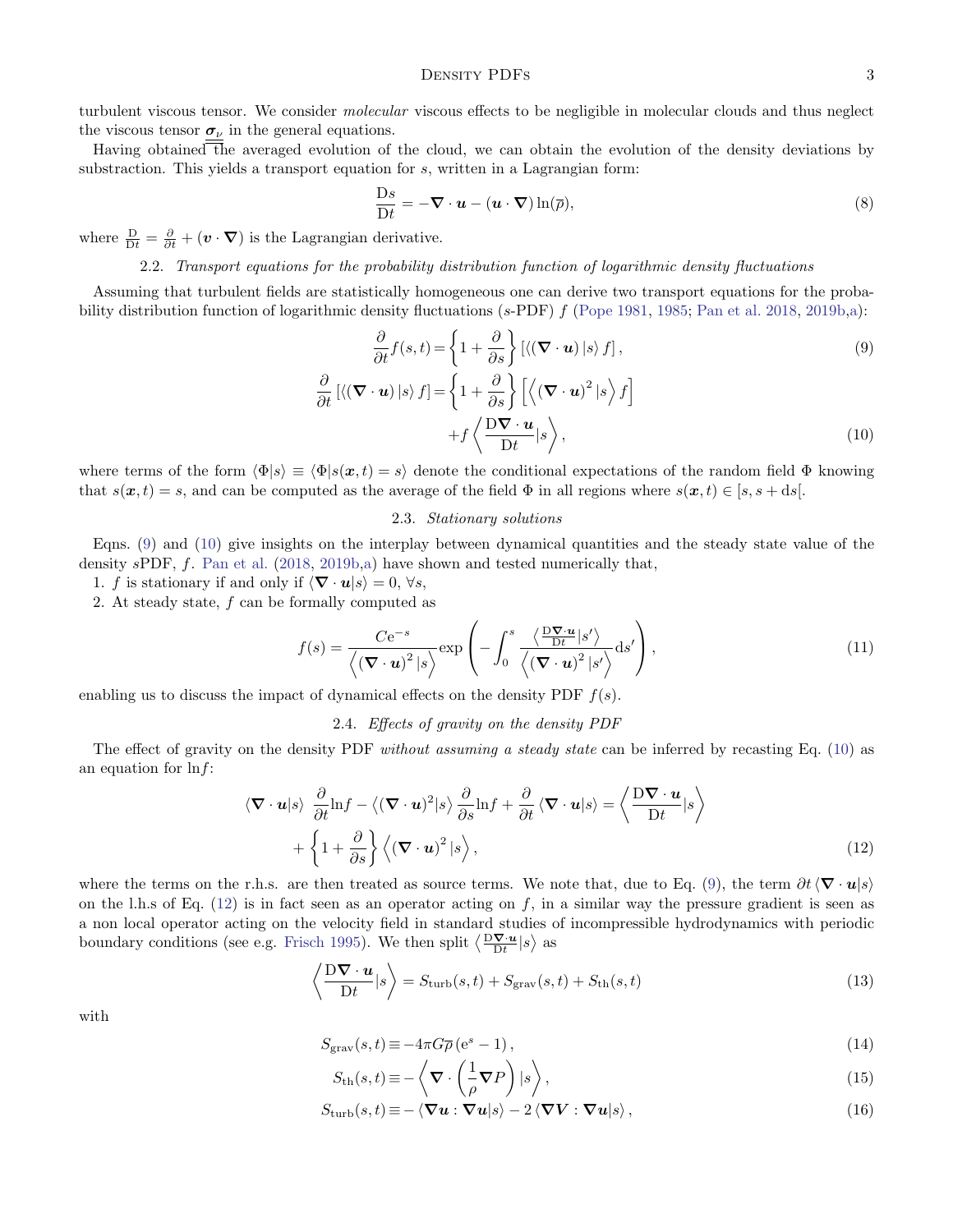where  $\nabla x : \nabla y = (\partial_i x_i) (\partial_i y_i)$  using Einstein's summation convention. Eqs. [\(14-16\)](#page-2-2) are obtained by taking the diver-gence of Eq. [\(2\)](#page-1-1) and subtracting its average, knowing that the turbulent fields  $\rho$  and  $\boldsymbol{u}$  are statistically homogeneous. Their explicit derivation is given in App. [A.](#page-10-0) Then, using Eq. [\(12\)](#page-2-1), the statistics of the flow within the cloud will be dominated by gravity (i.e. will differ from the statistics of pure gravitationless turbulence), whenever :

<span id="page-3-0"></span>
$$
|S_{\text{grav}}(s)| \gtrsim \max\left(|S_{turb}|, |S_{th}|, |{1 + \partial_s}\right\} \langle (\mathbf{\nabla} \cdot \mathbf{u})^2 | s \rangle |\right). \tag{17}
$$

Note that if the dynamics is dominated by gravity, we expect  $\langle (\nabla \cdot \mathbf{u}) | s \rangle$  to be amplified in collapsing regions such that  $|S_{\text{grav}}(s)| \sim \langle (\mathbf{\nabla} \cdot \mathbf{u})^2 | s \rangle$  (see § [3.3\)](#page-5-0).

Physically, Eq. [\(17\)](#page-3-0) expresses the fact that gravity dominates whenever one of the two following conditions is fullfilled. (1) Either it overcomes thermal (pressure) or turbulent contributions to the dynamics of the cloud  $(|S_{\text{grav}}(s)| \geq$  $\max(|S_{turb}|, |S_{th}|)$ ). (2) Or, either convergent flows are produced by gravitational collapse  $(|S_{\text{grav}}(s)| \sim \langle (\nabla \cdot \mathbf{u})^2 | s \rangle)$ , or divergent flows are forced to collapse, indifferently from their initial expansion  $(S_{\text{grav}}(s)) > \langle (\nabla \cdot \mathbf{u})^2 | s \rangle$ .

As the aim of our study is to know when gravity will yield significant departures from pure (gravitationless) turbulence, we can evaluate the terms on the r.h.s. of Eq. [\(17\)](#page-3-0) as for standard steady-state turbulence without gravity (we denote with the subscript  $G$ :

<span id="page-3-1"></span>
$$
|S_{\text{grav}}(s)| \gtrsim \max\left(|S_{turb}|, |S_{th}|, \left|\{1+\partial_s\}\left\langle(\mathbf{\nabla}\cdot\mathbf{u})^2\right|s\right\rangle\right|_{\mathcal{G}}.\tag{18}
$$

[Pan et al.](#page-14-5) [\(2019a\)](#page-14-5) performed such an analysis and found that  $\big\langle (\bm{\nabla}\cdot\bm{u})^2 | s \big\rangle_{\bm{G}} \sim (\bm{\nabla}\cdot\bm{u}^2)_{\bm{G}},$  while the other terms have no straightforward functional forms. To further simplify Eq. [\(18\)](#page-3-1), we start from Eq. [\(12\)](#page-2-1) for turbulence without gravity

$$
-\left(\langle (\mathbf{\nabla} \cdot \mathbf{u})^2 | s \rangle \frac{\partial}{\partial s} \mathrm{ln} f \right)_{\mathcal{G}} = (S_{turb})_{\mathcal{G}} + (S_{\mathrm{th}})_{\mathcal{G}} + \left(\{1 + \partial_s\} \langle (\mathbf{\nabla} \cdot \mathbf{u})^2 | s \rangle \right)_{\mathcal{G}},\tag{19}
$$

then using the triangle inequality,

$$
\langle (\mathbf{\nabla} \cdot \mathbf{u})^2 | s \rangle \frac{\partial}{\partial s} \text{ln} f \Big|_{\mathcal{G}} \leq |S_{turb}|_{\mathcal{G}} + |S_{th}|_{\mathcal{G}} + \Big| \left( \{ 1 + \partial_s \} \langle (\mathbf{\nabla} \cdot \mathbf{u})^2 | s \rangle \right)_{\mathcal{G}} \Big|,
$$
\n(20)

yields for the condition given by Eq. [\(18\)](#page-3-1):

$$
|S_{\text{grav}}(s)| \gtrsim \left| \langle (\mathbf{\nabla} \cdot \mathbf{u})^2 | s \rangle \frac{\partial}{\partial s} \text{ln} f \right|_{\mathcal{G}}.
$$
 (21)

Making the standard approximation that  $f_{\mathcal{G}}$  is a lognormal form of variance  $\sigma_s$  yields the simplified condition:

$$
\left| |S_{\text{grav}}(s)| \gtrsim \overline{(\mathbf{\nabla} \cdot \mathbf{u})^2}_{\mathcal{G}} \times \left| \frac{s + \frac{1}{2} \sigma_s^2}{\sigma_s^2} \right| \right|,
$$
\n(22)

where  $\sigma_s$  is given in terms of the rms Mach number  $M$  and forcing parameter b as (e.g. [Federrath et al.](#page-14-3) [2008\)](#page-14-3):

<span id="page-3-4"></span><span id="page-3-2"></span>
$$
\sigma_s^2 = \ln(1 + (b\mathcal{M})^2). \tag{23}
$$

Then, approximating  $(\nabla \cdot \mathbf{u})^2_{\mathcal{G}}$  within an order of magnitude estimate as:

 $\overline{\phantom{a}}$  $\overline{\phantom{a}}$  $\overline{\phantom{a}}$  $\overline{\phantom{a}}$ 

<span id="page-3-3"></span>
$$
\overline{(\mathbf{\nabla}\cdot\mathbf{u})^2}_{\mathcal{G}} = \frac{1}{\overline{\rho}^2} \frac{\overline{(\Delta\rho)^2}}{\tau_{\text{turb}}^2},\tag{24}
$$

where  $(\Delta \rho)^2 = (\rho - \overline{\rho})^2 \simeq (b \mathcal{M} \overline{\rho})^2$  and  $\tau_{\text{turb}}$  is a typical turbulent timescale, of the order of the crossing time  $\tau_c = L_c/(2\sigma_v)$ , with  $\sigma_v$  the 3D velocity dispersion and  $L_c$  the diameter of the cloud, Eq. [\(22\)](#page-3-2) reduces to

$$
\begin{vmatrix} |e^{s} - 1| \gtrsim & (b\mathcal{M})^2 \times \left(\frac{\tau_{G,0}}{\tau_{\text{turb}}}\right)^2 \times \left|\frac{s + \frac{1}{2}\sigma_s^2}{\sigma_s^2}\right| \\ \gtrsim & (b\mathcal{M})^2 \times \alpha_{\text{vir}}(t) \times \left|\frac{s + \frac{1}{2}\sigma_s^2}{\sigma_s^2}\right|, \end{vmatrix}
$$
 (25)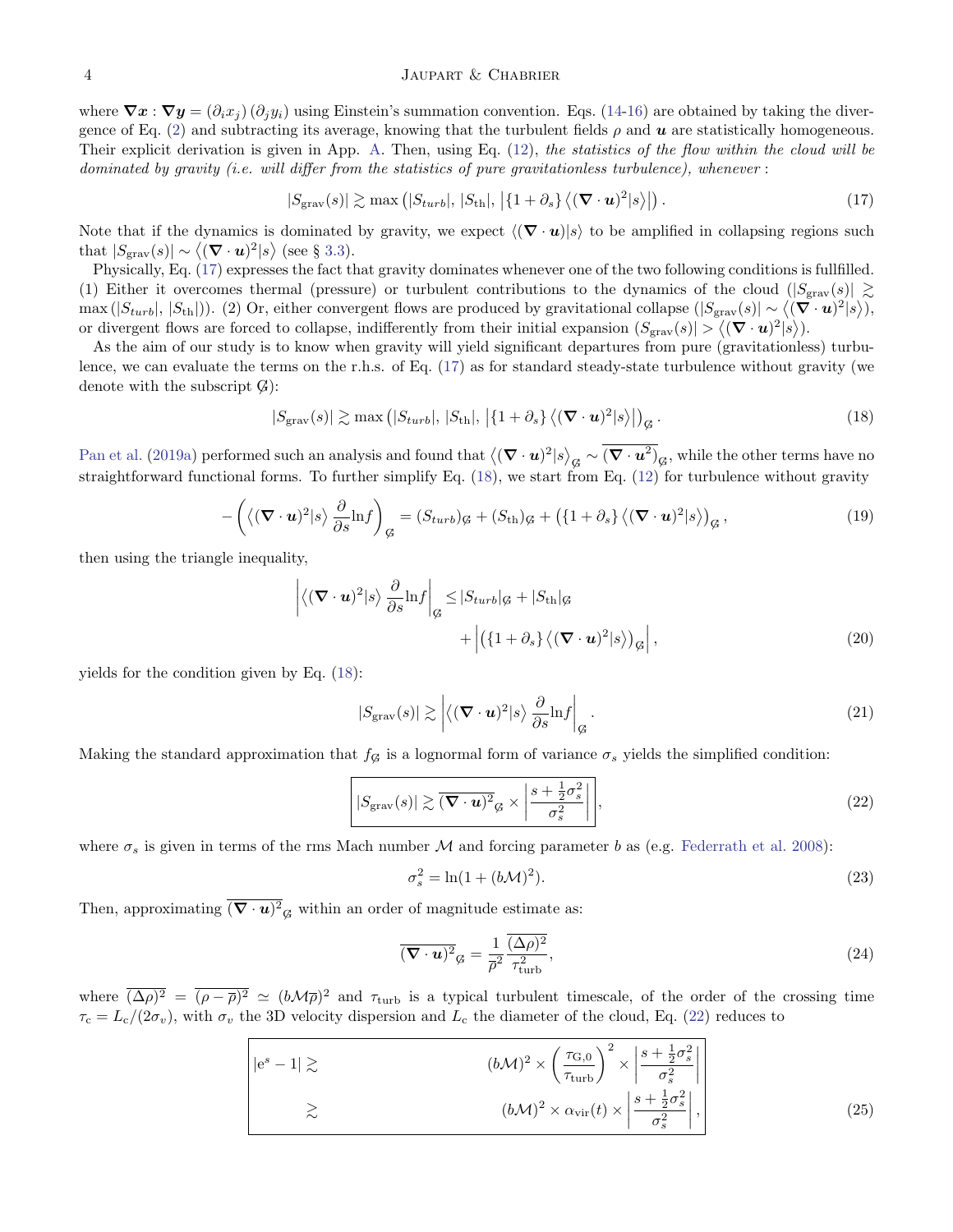### DENSITY PDFs 5

where  $\tau_{\text{G},0} = 1/\sqrt{4\pi G\overline{\rho}}$  and  $\alpha_{\text{vir}}(t) = 5\sigma_v^2/(\pi G L_c^2 \overline{\rho}(t))$  is the virial parameter, equal to  $= 2E_{\text{kin}}/E_{\text{grav}}$  for a homogeneous spherical cloud.

This equation introduces a *new characteristic timescale*,  $\tau_{\text{G,0}} \equiv 1/\sqrt{4\pi G\overline{\rho}}$ . This timescale characterizes the impact of gravity upon turbulence in the PDF evolution of the cloud, as formalized by Eqns. [\(13\)](#page-2-3) and [\(25\)](#page-3-3). It it is roughly half the mean free-fall time of the cloud,  $\tau_{\text{ff},0} \equiv \sqrt{\frac{3\pi}{32G\rho}}$ . Equation [\(25\)](#page-3-3) then allows a determination, within a factor of a few, of the density above which gravity is expected to change significantly the statistics of turbulence.

Furthermore, following [Pan et al.](#page-14-5) [\(2019a\)](#page-14-5) and using Eq. [\(11\)](#page-2-4), we see that because  $S_{grav}(s) < 0$  when  $s > 0$  and  $S_{\text{grav}}(s) > 0$  when  $s < 0$ , respectively, gravity tends to broaden the PDF both at small and large densities, resulting in a larger variance compared with the case with no gravity. This can be understood by considering that gravity acts as an extra compressive forcing. This is equivalent to increasing  $(b\mathcal{M})$  in compressible turbulent simulations (Eq. [\(23\)](#page-3-4)).

Therefore, according to the present analysis, we expect to have typically 2 regions (in terms of density) with different contributions governing the statistics of turbulence:

- a *first region*, corresponding to  $s < s_G$ , where  $s_G$  is given by Eq. [\(25\)](#page-3-3), where the statistics is similar to the one of gravitationless turbulence but with a (more or less) increased variance due to gravity. The s-PDF in this region is lognormal-like,

- a second region, corresponding to densities  $s > s<sub>G</sub>$ , where gravity has a dominant impact on the statistics of turbulence, and the PDF will depart from (gaussian) lognormal statistics.

The threshold density,  $s_G$ , between the two regions evolves with time on the same timescale  $\bar{\tau}$  as the global, average properties of the cloud  $(\bar{\rho}(t), \alpha_{\rm vir}(t), \overline{(\nabla \cdot \mathbf{u})^2}(t))^1$  $(\bar{\rho}(t), \alpha_{\rm vir}(t), \overline{(\nabla \cdot \mathbf{u})^2}(t))^1$ , according to Eq. [\(25\)](#page-3-3). However, as will be shown in §[3,](#page-4-1) at densities  $s > s<sub>G</sub>$ , the PDF will start departing from a lognormal form and develop a power law on *shorter timescales*, of the order of a typical *local* free-fall time,  $\tau_{\text{ff}}(s) < \bar{\tau}$ .

### 3. EVOLUTION OF THE DENSITY PDF IN STAR FORMING CLOUDS

<span id="page-4-1"></span>Observations of column-density PDFs in MCs show that regions where star formation has not occured yet exhibit lognormal PDFs whereas regions with numerous prestellar cores exhibit power-law tails at high column densities [\(Kainulainen et al.](#page-14-9) [2009;](#page-14-9) [Schneider et al.](#page-14-11) [2013\)](#page-14-11). Similarly, numerical simulations of star formation in turbulent clouds show that density PDFs develop power-law tails as the simulations evolve [\(Klessen](#page-14-27) [2000;](#page-14-27) [Federrath & Klessen](#page-14-14) [2013\)](#page-14-14). This suggests that the density PDF in star forming clouds is not stationary but evolves with time, implying  $\langle \mathbf{\nabla} \cdot \mathbf{u} | s \rangle \neq 0$  (see §[2.3\)](#page-2-5).

### 3.1. Mathematical derivation: equivalence of the velocity divergence and s-PDF power-law tail exponents.

Finding solutions of Eq. [\(9\)](#page-2-0) for any function  $\langle \nabla \cdot \mathbf{u} | s, t \rangle$  is not straightforward. Assuming, as a simplification, separability of the time and density variables  $\langle \nabla \cdot \mathbf{u} | s, t \rangle = h(t) \times g(s)$  yields, from the method of characteristics, the solution

$$
f(s,t) = \Phi\left(\int hdt' + \int \frac{1}{g}ds'\right) \frac{e^{-s}}{g(s)},\tag{26}
$$

with  $\Phi$  any differentiable function.

We prove now that a non-stationary s-PDF develops a power-law tail of exponent  $\alpha_s = a + 1$ , with  $a > 0$ , if and only if the conditional expectation of the velocity divergence  $\langle \nabla \cdot \mathbf{u} | s \rangle$  scales at large  $s \gg 1$  as  $\langle \nabla \cdot \mathbf{u} | s, t \rangle \approx h(t) \times e^{as}$ . Indeed, if for  $s \geq s_c$ , for some  $s_c$ , one has

<span id="page-4-2"></span>
$$
\langle \mathbf{\nabla} \cdot \mathbf{u} | s, t \rangle = h(t) \times e^{as}, \tag{27}
$$

<span id="page-4-3"></span>with  $a > 0$ , then

$$
f(s,t) = \Phi\left(a \int h dt' - e^{-as}\right) e^{-(1+a)s},\tag{28}
$$

for  $s > s_c$ , from Eq. [\(27\)](#page-4-2). Hence, as  $a > 0$ , the PDF is expected to develop a power-law tail with an exponent  $-(1 + a)$ at a given time t at  $s > s_c$  sufficiently large such that  $\Phi(a \int h dt' - e^{-as}) \approx \Phi(a \int h dt')$ . The proof of the reciprocal of this result (Eqs [27-](#page-4-2)[28\)](#page-4-3) is given in Appendix [B.](#page-11-0) Thus, observed power-law tails,  $f(s,t) \propto e^{-\alpha_s s}$ , with exponents  $\alpha_s = 3/2$  and 2 correspond to an underlying expectation  $\langle \nabla \cdot \mathbf{u} | s, t \rangle \propto e^{s/2}$  and  $\langle \nabla \cdot \mathbf{u} | s, t \rangle \propto e^s$ , respectively.

<span id="page-4-0"></span><sup>1</sup> The timescale  $\bar{\tau}$  of variation of  $\bar{\rho}$  is not necessary equal to  $\tau_{\text{ff},0}$ . If there is enough turbulent support for example, it can be larger. It depends on what drives the global evolution of the cloud.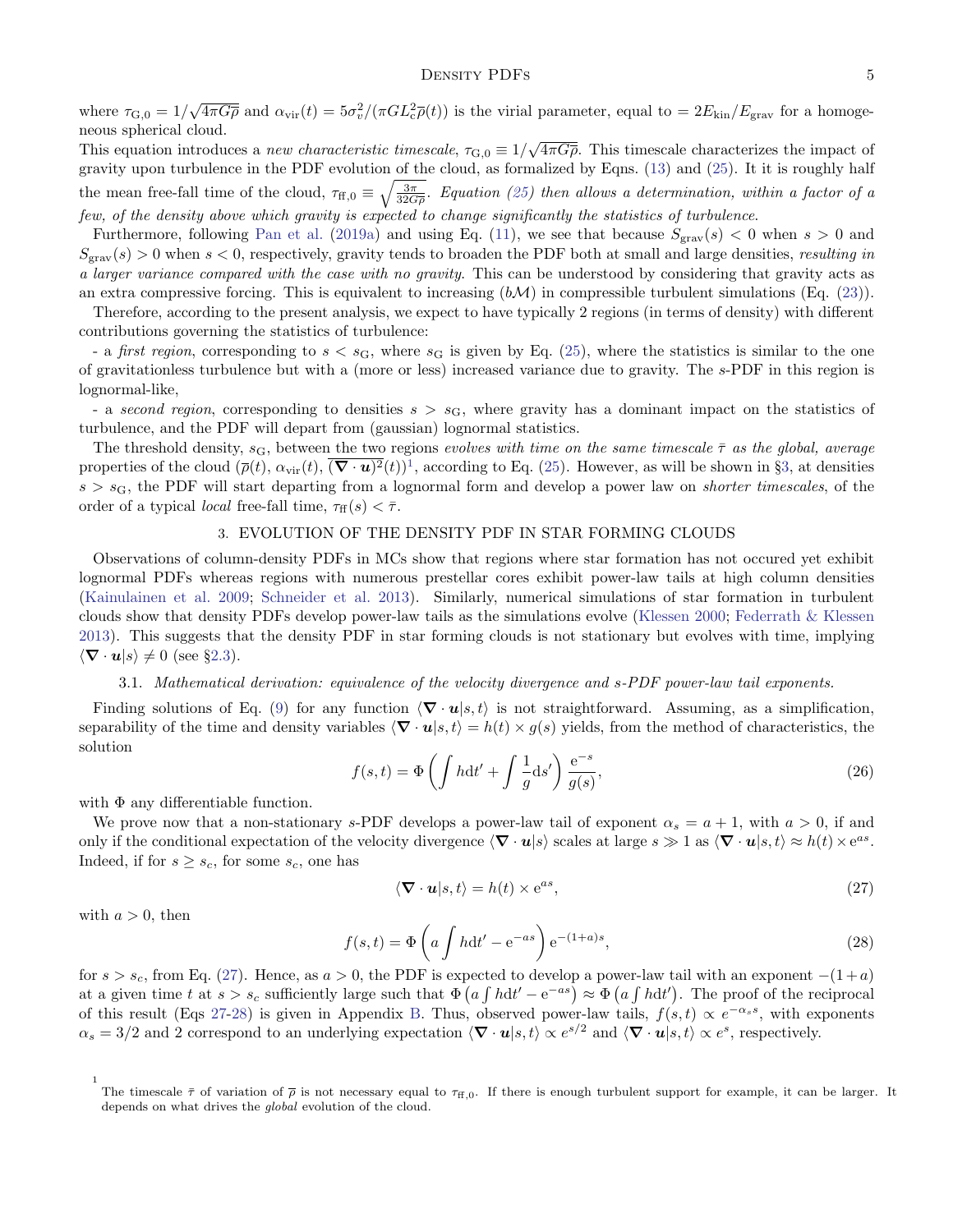#### 6 JAUPART & CHABRIER

#### 3.2. Physical interpretation: Transitory regime and short time evolution

At any time in a cloud, we can compute the threshold value  $s<sub>G</sub>$  above which gravity starts altering significantly the statistics of fully developed turbulence. For diffuse, hot and/or turbulent clouds  $(\alpha_{\rm vir} \gg 1)$ , however, this value can be so large that the probability  $\mathcal{P}(s > s_G)$  of finding regions  $s > s_G$ , becomes very small. In such cases, one can completely neglect the effect of gravity. To be more quantitative, let us assume that gravity can be neglected if  $\mathcal{P}(s > s_G) \leq 10^{-9}$ . Assuming a lognormal PDF, this yields  $s_G \geq 6\sigma_s - 0.5\sigma_s^2$  (where  $\sigma_s$  is the variance in Eq. [\(23\)](#page-3-4)). In hot and turbulent clouds, where  $T \sim 8000 \text{ K}$ ,  $(b\mathcal{M}) \sim 1$  (e.g. Draco, Miville-Deschênes et al. [2017\)](#page-14-28) this yields  $\alpha_{\rm vir} \gtrsim 5.5$  from Eq. [25.](#page-3-3) As the cloud cools down and contracts,  $\alpha_{\rm vir}$  decreases, resulting in a small enough value of  $s_G$  to observe significant departures from a lognormal PDF. We can thus define a time  $t_0$  in the lifetime of the cloud as the time at which the volume fraction of the cloud corresponding to (dense) regions with  $s > s<sub>G</sub>$ , where the gas PDF starts departing from the statistics of pure turbulence,  $\langle \nabla \cdot \mathbf{u} | s \rangle \simeq 0$ , under the growing influence of gravity, becomes noticeable, i.e. statistically significative. This fixes the "zero of time" in star forming cloud lifetimes, whatever the (undefinable) time since which they have been formed. The time  $t_0$  thus corresponds to the time at which some dense regions start to collapse and depart from the *global* evolution (contraction or expansion) of the cloud, which is described by the time variation of  $\bar{\rho}(t)$ . This time  $t_0$  then enables us to determine a physically motivated value to fix the indefinite integral in Eq. [28,](#page-4-3) as the one being equal to 0 at  $t_0$ .

<span id="page-5-1"></span>For regions with  $s > s_G$ , we expect from Eqs. [\(12](#page-2-1)[-13\)](#page-2-3) at short times  $t = t_0 + t_{coll}$  after  $t_0$ , i.e. in the linear regime, to have  $\langle \nabla \cdot \mathbf{u} | s \rangle \simeq -4\pi G \overline{\rho} e^s(t - t_0) = -4\pi G \overline{\rho} e^s t_{\text{coll}}$  (i.e.  $a = 1$  in Eq. [\(28\)](#page-4-3)), yielding for the PDF f:

$$
f(s,t) \simeq \tilde{\Phi}\left(\tau_{\text{G},0}^{-2} \frac{t_{\text{coll}}^2}{2} + e^{-s}\right) e^{-2s}.
$$
 (29)

Therefore, for densities  $s > s_G$ , we expect to see the onset of a *first power law tail* in the s-PDF,  $f(s,t) \propto e^{-\alpha_s s}$ , with a steep exponent  $\alpha_s \simeq 2$  in a typical timescale  $\tau_G(s) = \tau_{G,0} e^{-s/2}$ . As seen from Eq. [\(29\)](#page-5-1), the onset of this first power-law tail occurs, for a given time t, at a density  $s_t = \rho_t(t_{\text{coll}})/\overline{\rho} \simeq (\tau_{\text{G,0}}/t_{\text{coll}})^2 \simeq 0.25(\tau_{\text{ff,0}}/t_{\text{coll}})^2$ , as found in numerical calculations [\(Girichidis et al.](#page-14-17) [2014\)](#page-14-17). At later time (a few  $\tau_{ff}(s)$ , see §[3.3\)](#page-5-0) for a given density or at higher densities for a given time, a second power-law develops with  $\alpha_s = 3/2$ , signature of regions in free-fall collapse, as seen in §[3.3.](#page-5-0)

### 3.3. Asymptotic case: evolution in regions of "free-fall" collapse

<span id="page-5-0"></span>The densest regions in star forming clouds are expected to collapse under their own gravity on a timescale of the order of the local free-fall time  $\tau_{\rm ff}(\rho) \propto (G\rho)^{-1/2}$ . For these regions we thus expect a scaling:

$$
-\left\langle \tau_{\rm ff}^{-1}(\rho)|s\right\rangle \propto \left\langle \mathbf{\nabla} \cdot \mathbf{u}|s\right\rangle = -c\sqrt{4\pi G \overline{\rho}} e^{s/2},\tag{30}
$$

where c is a constant of proportionality of order unity. This yields, from Eq.  $(28)$ :

$$
f(s,t) = \Phi\left(\frac{c}{2}\sqrt{4\pi G}\int_{t_0}^t \sqrt{\overline{\rho}(t')} dt' + e^{-s/2}\right) e^{-\frac{3}{2}s},\tag{31}
$$

where  $t = t_0 + t_{\text{coll}}$ . Then, if the time after which a dense region of the cloud started to collapse,  $t_{\text{coll}}$ , is short compared to the characteristic time of variation of  $\bar{\rho}$ ,  $t_{\text{coll}} \ll \bar{\tau}$ , meaning that the global properties of the cloud did not have time to evolve significantly, we can write

<span id="page-5-2"></span>
$$
f(s,t) \simeq \Phi\left(\frac{c}{2}\sqrt{4\pi G\,\overline{\rho}(t)}\,t_{\text{coll}} + e^{-s/2}\right)e^{-\frac{3}{2}s}.\tag{32}
$$

Therefore, the PDF develops a power-law tail with a specific exponent  $-3/2$  for  $s \geq s_G$  within a typical time  $t(s) \equiv$  $2 c^{-1} \tau_{G,0} e^{-s/2} \simeq c^{-1} \tau_{ff,0} e^{-s/2} \simeq c^{-1} \tau_{ff}(s).$ 

<span id="page-5-3"></span>This analysis thus shows that the onset of power-law tails,  $f(s) \propto e^{-\alpha_s s}$ , in the PDF reflects the growing impact of gravity on the turbulent flow, with a first power-law exponent  $\alpha_s \lesssim 2$ , reaching the asymptotic value  $\alpha_s = 3/2$  in free-fall collapsing regions.

### 4. FROM VOLUME TO COLUMN DENSITIES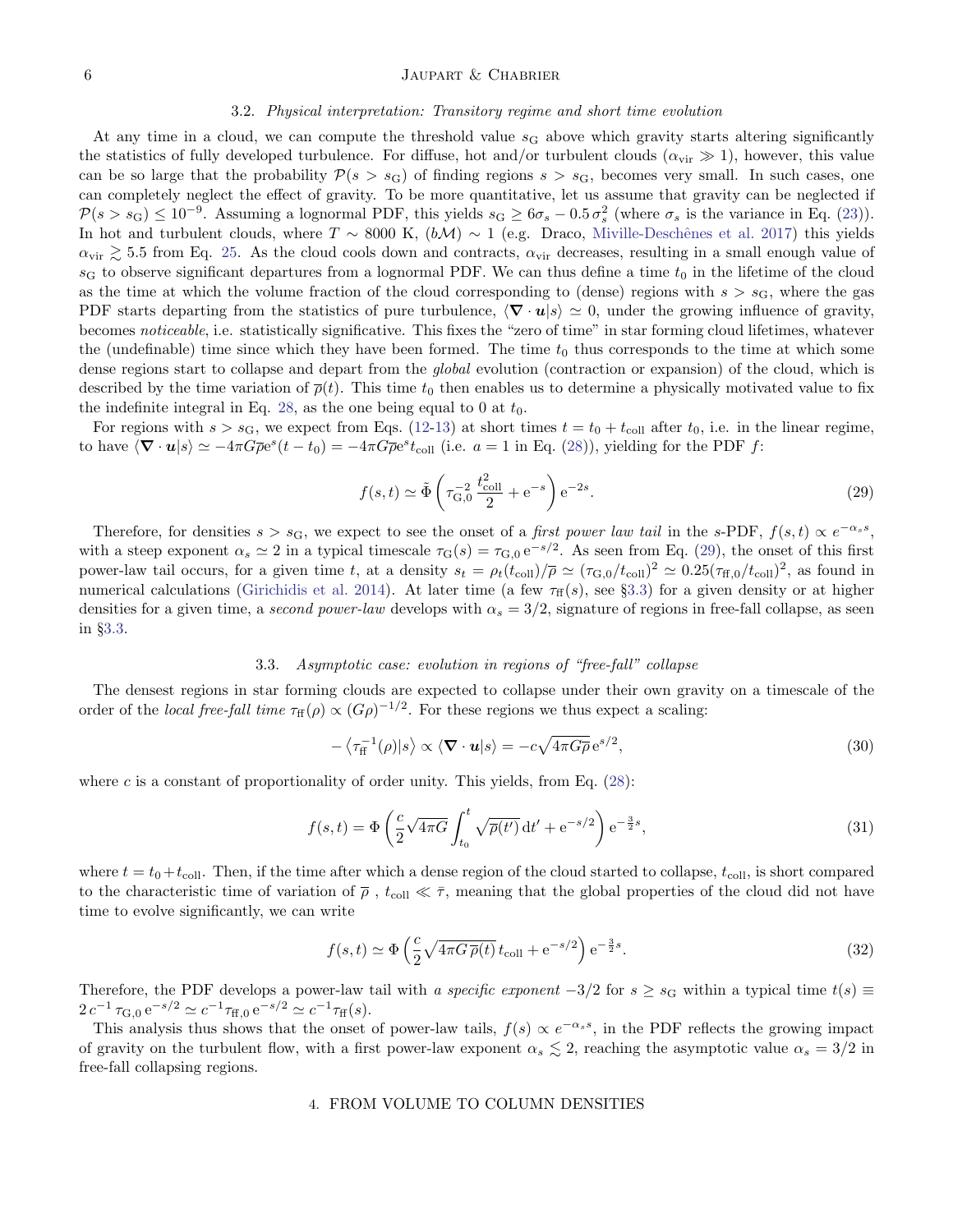### DENSITY PDFs 7

Observations of dense MCs trace the density integrated along the line of sight, and thus reveal the PDF of the column density Σ or its logarithmic deviations  $\eta = \ln(\Sigma/\overline{\Sigma})$ . Much efforts have been made to link the observed  $\eta$ -PDF to properties of the underlying s-PDF [\(Vazquez-Semadeni & Garcia](#page-14-29) [2001;](#page-14-29) [Brunt et al.](#page-14-30) [2010;](#page-14-30) [Burkhart & Lazarian](#page-14-31) [2012;](#page-14-31) [Federrath & Klessen](#page-14-14) [2013\)](#page-14-14). In the present study, we will use the relation of [Burkhart & Lazarian](#page-14-31) [\(2012\)](#page-14-31) to illustrate our findings. Furthermore, we will adopt the relation given by [Federrath & Klessen](#page-14-14) [\(2013\)](#page-14-14) to link the exponents  $\alpha_n$ and  $\alpha_s$  of the  $\eta$ -PDF and s-PDF, respectively:

$$
\alpha_{\eta} = -\frac{2}{1 - \frac{3}{\alpha_s}}.\tag{33}
$$

Hence, for regions in free-fall collapse we expect a power-law tail in the  $\eta$ -PDF with an asymptotic exponent  $\alpha_{\eta} = 2$  $(\alpha_s = 3/2)$ , with a transition domain with  $\alpha_\eta \geq 4$   $(\alpha_s \geq 2)$  (see §[3\)](#page-4-1).

In order to make comparison between our theory and numerical simulations or observations for the  $\eta$ -PDF, we have derived a way to relate the volume density at which the  $s$ -PDF,  $f(s)$ , develops power-laws to the column density at which the  $\eta$ -PDF,  $p(\eta)$ , develops a similar behaviour. We call  $s_{\text{crit}}$  and  $\eta_{\text{crit}}$  the critical value corresponding to the beginning of a power-law tail in the two respective PDFs. Assuming ergodicity and statistical isotropy we obtain (see App. [C](#page-11-1) for details)

<span id="page-6-0"></span>
$$
\int_{\eta_{\rm crit}}^{\infty} p(\eta) \mathrm{d}\eta \simeq \left( \int_{s_{\rm crit}}^{\infty} f(s) \mathrm{d}s \right)^{2/3} . \tag{34}
$$

In case there are 2 power-law tails, starting at s<sub>1</sub> and s<sub>2</sub>, Eq. [\(34\)](#page-6-0) remains a good approximation as long as s<sub>2</sub> − s<sub>1</sub>  $\gtrsim$  1, so that the upper bound in the integrals has not much importance. This procedure is tested against numerical simulations in §[5](#page-6-1) and confronted to observations in §[6.](#page-7-0) More details on how one obtains Eq. [\(34\)](#page-6-0) are given in App. [C.](#page-11-1)

## 5. COMPARISON WITH NUMERICAL SIMULATIONS

### 5.1. Numerical set up

<span id="page-6-1"></span>To understand how gravity affects the s and  $\eta$  PDFs in star forming clouds and compare with our theoretical formulation, we use the numerical simulations of isothermal self-gravitating turbulence on 3D periodic grids presented in [Federrath & Klessen](#page-14-32) [\(2012,](#page-14-32) [2013\)](#page-14-14), kindly provided by the authors. These simulations model isothermal selfgravitating magneto-hydrodynamic turbulence on 3D periodic grids with resolution  $N_{\text{res}}^3 = 128^3$  to  $1024^3$ . Here, we will only consider simulations with no magnetic field. In the simulations, turbulence is driven with solenoidal or compressive forcing or with a mixture of both. Sink particles are used (see [Federrath & Klessen](#page-14-32) [\(2012\)](#page-14-32) or our App. [D](#page-12-0) for details).

After Eq. [\(25\)](#page-3-3), we expect gravity to have a dominant contribution at densities  $s > s<sub>G</sub>$ , which yields here:

<span id="page-6-3"></span>
$$
|e^{s_G} - 1| \equiv (b\mathcal{M})^2 \times \alpha_{\rm vir,0} \times \left| \frac{s_G + \frac{1}{2}\sigma_s^2}{\sigma_s^2} \right|,
$$
\n(35)

where  $\alpha_{\rm vir,0} = 5\sigma_v^2/(6GL_b^2\rho_0)$  is the virial parameter suited for a box of size  $L_b$  and 3D-velocity dispersion  $\sigma_v$ , as in [Federrath & Klessen](#page-14-32) [\(2012,](#page-14-32) [2013\)](#page-14-14)<sup>[2](#page-6-2)</sup>. On the other hand, the maximum density  $\rho_{\text{max}}$  above which the simulations do not properly resolve the collapse and describe the statistics of the cloud reads [\(Truelove et al.](#page-14-33) [1997\)](#page-14-33):

$$
\rho_{\text{max}} = \rho_0 e^{s_{\text{max}}} = \frac{\pi c_{\text{s}}^2}{16G \Delta x_{\text{min}}^2},\tag{36}
$$

with  $\Delta x_{\text{min}}$  the size of the most resolved cell. This condition can be rewritten

<span id="page-6-4"></span>
$$
s_{\max} = \ln\left(\alpha_{\rm vir,0}\right) + 2\ln\left(\frac{N_{res}}{\mathcal{M}}\right) + \ln\left(\frac{6\pi}{80}\right). \tag{37}
$$

For  $s > s_{\text{max}}$ , the lack of resolution will yield the development of shallow power-laws corresponding to the spurious fragmentation of these regions (see Fig.  $(1)$  below and [Federrath & Klessen](#page-14-14)  $(2013)$ ).

<span id="page-6-2"></span><sup>&</sup>lt;sup>2</sup> Note that this differs from the  $\alpha_{\rm vir,0}$  defined in §[2.4](#page-2-6) by a factor  $\pi/6 \simeq 1/2$ , if the cloud size  $L_c$  is taken to be the box size  $L_b$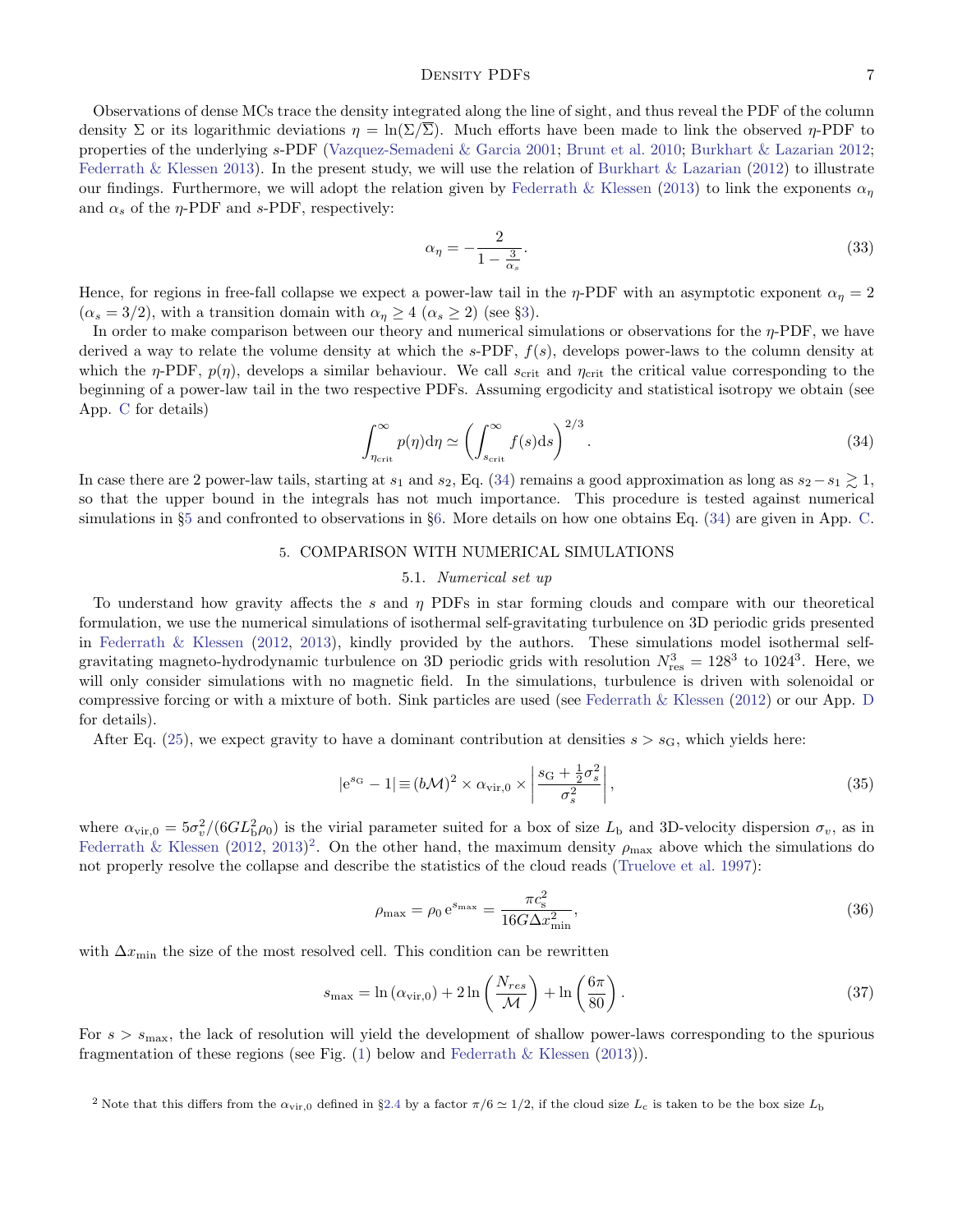

<span id="page-7-1"></span>**Figure 1.** Evolution of the s (top row) and  $\eta$ -PDFs (bottom row) for solenoidal simulations with  $\mathcal{M} \simeq 3$ ,  $N_{res} = 512$  (left) and  $\mathcal{M} = 5$ ,  $N_{\text{res}} = 256$  (right) at  $t = 0$  (orange circles), SFE= 0% (red stars) and SFE= 20% (dark red squares). Horizontal error-bars represent bin spacing and vertical error-bars indicate the uncertainty in the  $\eta$ -PDFs corresponding to 3 different projection directions of the simulation box. Lognormal fits of the low density parts of PDFs at  $t = 0$  and SFE= 20% are shown in dotted lines. The vertical dotted red lines corresponds to the value of  $s_G$  calculated from Eq. [\(35\)](#page-6-3) with values of  $(b\mathcal{M})$  and σ<sub>s</sub> calculated at time  $\tilde{t} = t/\tau_{\text{ff},0}$ . For  $s > s_{\text{G}}$ , the s-PDFs and η-PDFs first develop power-law tails with exponents  $\alpha_{\eta} = 2$ ,  $\alpha_{\eta} = 4$  (black dashed lines) and then  $\alpha_s = 3/2$ ,  $\alpha_{\eta} = 2$  (green dot-dashed lines) at higher density. The vertical dotted grey lines at  $s > 6$  correspond to  $s_{\text{max}}$  from Eq. [\(37\)](#page-6-4).

#### 5.2. Evolution of the PDFs

Figure [\(1\)](#page-7-1) compares our analytical calculations of the s and  $\eta$ -PDFs with the solenoidal simulations for  $\mathcal{M} \simeq 3$ ,  $N_{\rm res} = 512$  and  $\mathcal{M} = 5$ ,  $N_{\rm res} = 256$  at initial time  $t = 0$  (orange), and at star formation efficiencies SFE=0% (red) and  $SFE=20\%$  (dark red). A major result of § [2.4](#page-2-6) (Eqns. [\(25\)](#page-3-3) and [\(35\)](#page-6-3)) is the determination of a density threshold,  $s_G$ (resp.  $\eta_{\rm G}$ ), above which the s-PDF (resp.  $\eta$ -PDF) is expected to develop power-law tails. Similarly, spurious shallow power-laws will develop above  $s_{\text{max}}$  (resp.  $\eta_{\text{max}}$ ). In both cases  $\eta_{\text{G}}$  and  $\eta_{\text{max}}$  can be obtained from the determination of the corresponding values on the s-PDF with Eq. [\(34\)](#page-6-0). We note the excellent agreement between the theoretical and numerical curves over the whole range of densities. Notably, the theoretical determinations of  $s_G$  from Eq. [\(35\)](#page-6-3), threshold of the gravity impacted domain, agree very well with the onset of a power law in the simulations. It is worth stressing that for the  $\mathcal{M} \sim 3$  simulation,  $s_{\rm G} \sim 0.1$  and  $\alpha_{\rm vir} \ll 1$ , and thus we do not expect the power law tail with exponent  $\alpha_s = 3/2$  to develop up to  $s_{\rm G}$  in a time  $t \simeq 1$  (since this requires typically a few  $\tau_{\rm ff,0}$ ). However departures from a lognormal behavior are indeed seen to start at about  $s \sim 0.1$ .

Fig. [\(2\)](#page-8-0) compares  $\eta_{\text{mes}} \equiv \eta_{\text{G}_\text{mes}}$ ,  $\eta_{\text{max}_{\text{mes}}$ , directly measured on various simulations, to  $\eta_{\text{th}} \equiv \eta_{\text{G}_{\text{th}}}$ ,  $\eta_{\text{max}_{\text{th}}}$  derived from Eq. [\(34\)](#page-6-0) and the value of  $s_G$  and  $s_{\text{max}}$ . As seen in the figure, the agreement between the theoretical value  $\eta_{\text{th}}$  and the measured one  $\eta_{\text{mes}}$  is remarkable.

#### 6. COMPARISON WITH OBSERVATIONS

<span id="page-7-0"></span>In this section, we confront our theory to observations of column density PDFs in various MCs. We use a simple model with one or two power-law tails, characterized by 1 or 2 transition densities,  $s_1$  and  $s_2$ , between lognormal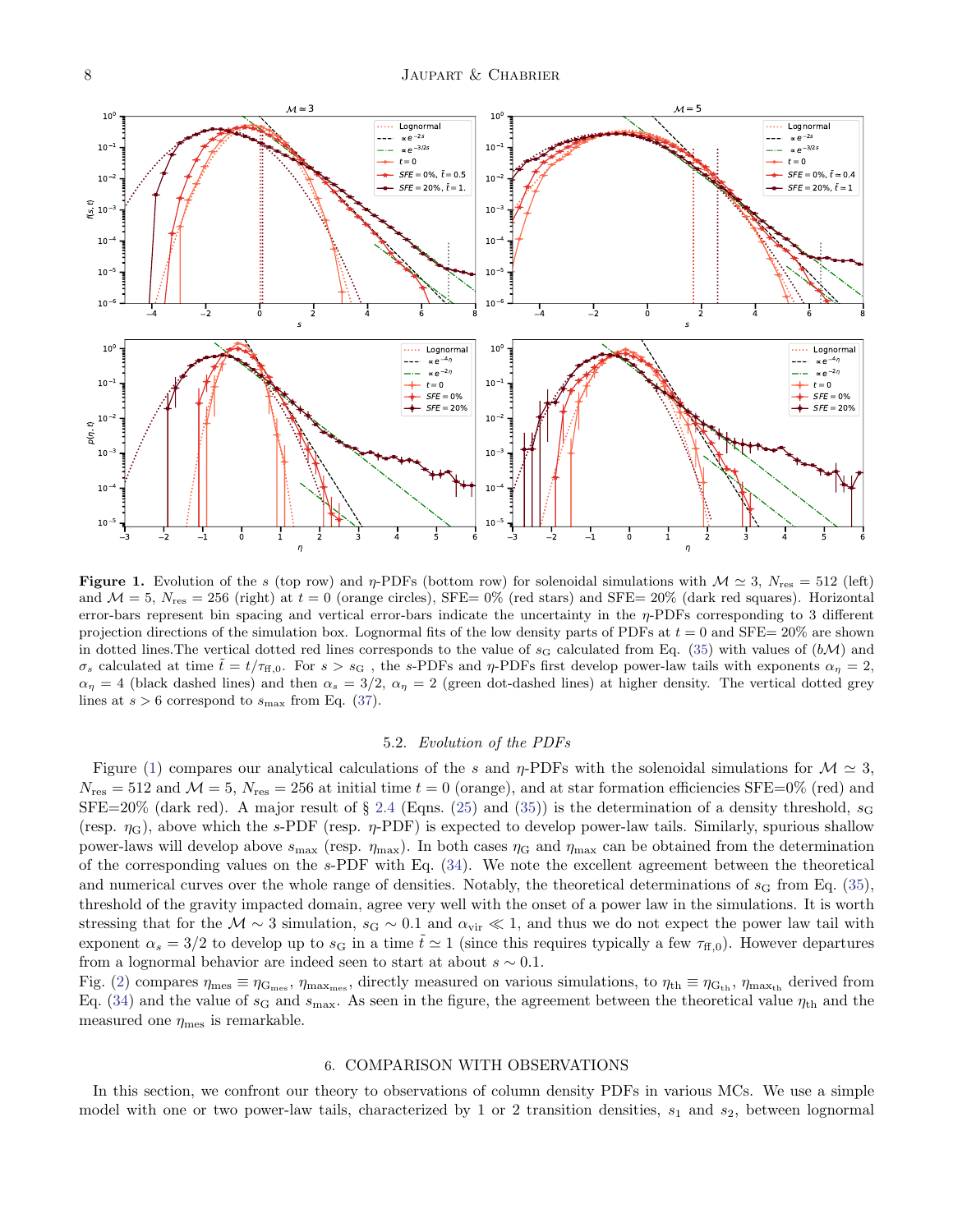

<span id="page-8-0"></span>Figure 2.  $\eta_{\text{th}}$ , calculated from Eq. [\(34\)](#page-6-0) and the s-PDF, vs.  $\eta_{\text{mes}}$ , directly measured on the  $\eta$ -PDFs, for runs with  $\mathcal{M} = 3, 5$ , 10 (light to dark red). Runs with  $\mathcal{M} \sim 3$  and  $\mathcal{M} = 10$  have two values of  $\eta_{\text{max}}$ , for each resolution  $N_{\text{res}} = 256$  and  $N_{\text{res}} = 512$ . We note the excellent agreement between  $\eta_{\text{mes}}$  and  $\eta_{\text{th}}$ .

and power laws, as described in App. [\(E\)](#page-12-1). From the determination of the variance  $\sigma_{s,\eta}$  in the lognormal parts of the PDF, we get an estimate of the product  $(b\mathcal{M})$  (Eq. [\(23\)](#page-3-4)), while from the determinations of  $s_1$  and  $s_2$  we get an estimate of  $\alpha_{\rm vir} = 5\sigma_v^2/(\pi G L_c^2 \bar{\rho})$ , and of the time since the first regions started to collapse, in unit of mean free-fall time  $\tilde{t}_{\text{coll}} = t_{\text{coll}}/\tau_{\text{ff,0}}$  (Eqs. [\(25\)](#page-3-3), [\(32\)](#page-5-2), [\(29\)](#page-5-1)). The values are given in Table [\(1\)](#page-9-0).

We apply our method to two different clouds: Orion B [\(Schneider et al.](#page-14-11) [2013;](#page-14-11) [Orkisz et al.](#page-14-34) [2017\)](#page-14-34) and Polaris (André et al. [2010;](#page-14-35) Miville-Deschênes et al. 2010; [Schneider et al.](#page-14-11) [2013\)](#page-14-11). The data were kindly provided by Nicola Schneider. For Orion B, the average column density is  $\overline{N(H_2)} = 2.06 \times 10^{21} \text{cm}^{-2}$  and the cloud's total mass and area above an extinction  $A_v \ge 1$  are  $M_{c, A_v \ge 1} = 29.69 \times 10^3 M_{\odot}$  and  $A_{c, A_v \ge 1} = 651$  pc<sup>2</sup>. For Polaris this yields  $(\overline{N(H_2)}, M_{c, A_v \ge 1}, A_{c, A_v \ge 1}) = (1.73 \, 10^{21} \text{cm}^{-2}, 1.21 \times 10^3 M_{\odot}, 3.9 \, \text{pc}^2).$ 

The first one, Orion B, contains numerous pre-stellar cores. Its  $\eta$ -PDF displays a lognormal part at low column densities and a power-law tail at high densities with exponent  $\alpha_n \simeq 2$ , corresponding to an underlying s-PDF with exponent  $\alpha_s = 3/2$ , signature of collapsed regions, as seen in Fig. [\(3\)](#page-9-1) (left). The power-law tail develops for  $s > s_1$  $1.73_{-0.23}^{+0.25}$ . We can thus estimate that in this cloud, (statistically significant, see §3) collapse of the densest regions has occured since  $\tilde{t}_{\text{coll}} \approx (2-5) \times e^{-s_1/2} \gtrsim 1$  (see §[3.3\)](#page-5-0). Note here that  $\tau_{\text{ff,0}}$  corresponds to the *region under study* in the cloud, not to the global cloud itself. Estimation of  $(b\mathcal{M})$  from the determination of  $\sigma_s$  combined with estimation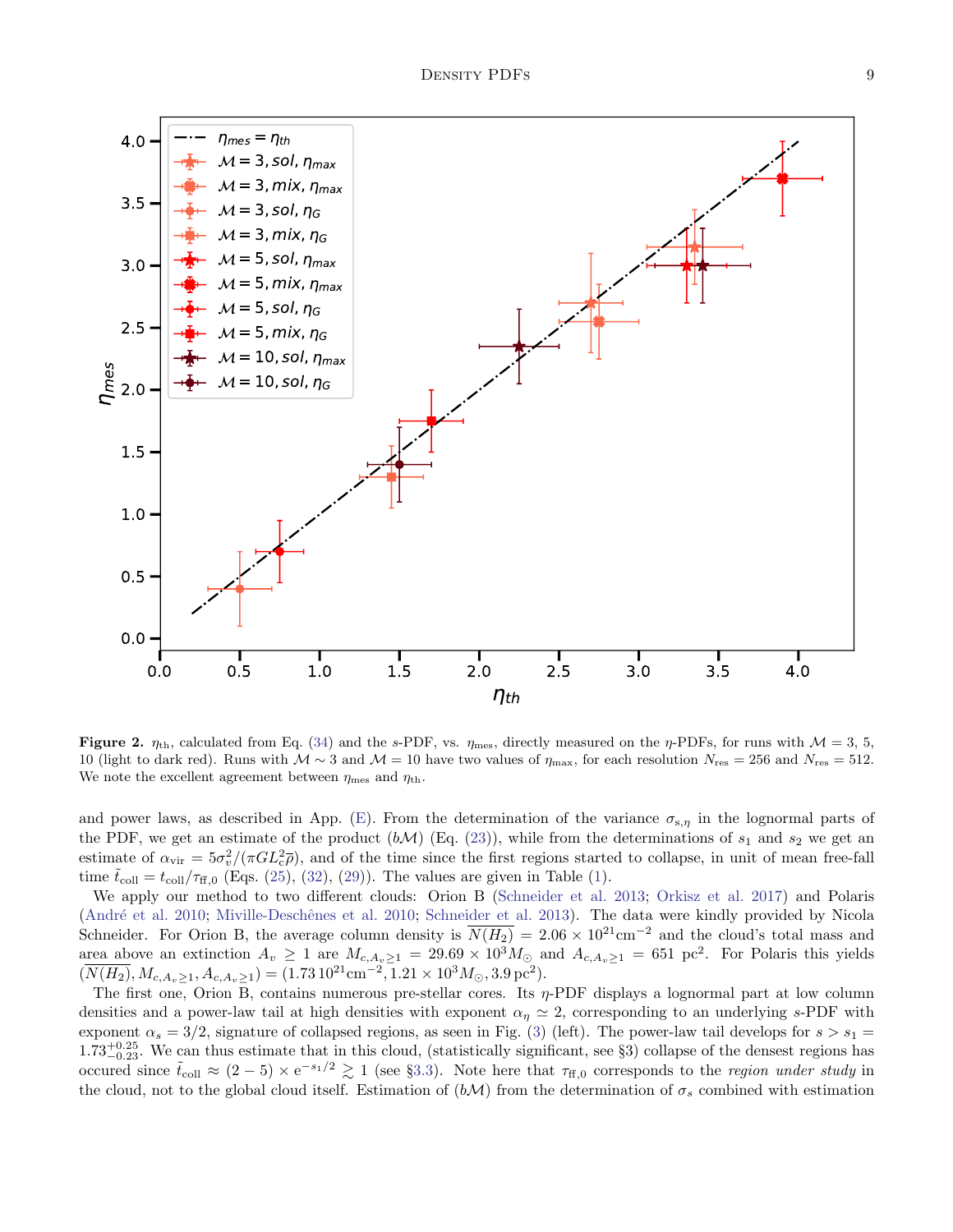

<span id="page-9-1"></span>Figure 3. Left: Observed  $\eta$ -PDF of the cloud Orion B. Dash-dotted black line: lognormal fit of the low  $\eta$  part of the PDF. Dashed red and green lines: power-law with exponent  $\alpha_{\eta} = 2$ , corresponding to an underlying s-PDF with a power-law exponent  $\alpha_s = 3/2$ , signature of collapsed regions. Right: Observed  $\eta$ -PDF of the cloud Polaris. Dash-dotted black line: lognormal fit of the low  $\eta$  part of the PDF. Dashed red and green lines: power-laws respectively with exponents  $\alpha_{\eta} = 4$  and 2, corresponding to an underlying s-PDF transiting from a lognormal to power laws with exponents  $\alpha_s = 2$  and  $3/2$ , respectively.

<span id="page-9-0"></span>Table 1. Properties of the clouds

| Name    | Func. form    | $\sigma_s$           | $(b\mathcal{M})$                              |                                                   | $_{\alpha_1}$ | $\alpha_2$        | S <sub>1</sub>         | $s_2$                    | $\alpha_{\rm vir}$     | $\tilde{\phantom{a}}$<br>$t_{\rm coll}$ |
|---------|---------------|----------------------|-----------------------------------------------|---------------------------------------------------|---------------|-------------------|------------------------|--------------------------|------------------------|-----------------------------------------|
| 1       | $^{\prime}2)$ | $\left(3\right)$     | $\left( 4\right)$                             | $\left(5\right)$                                  | (6)           | $\left( 7\right)$ | (8)                    | $\left( 9\right)$        | (10)                   | [11]                                    |
| Orion B | $Ln+1PI$      | $1.2^{+0.09}_{-0.1}$ | $1.8^{+0.26}_{-0.26}$                         | $-0.92^{+0.13}_{-0.11}$ 2 $-1.73^{+0.25}_{-0.23}$ |               |                   |                        | $\overline{\phantom{a}}$ | $0.88^{+0.26}_{-0.23}$ |                                         |
| Polaris | $Ln+2Pl$      |                      | $0.98^{+0.07}_{-0.08}$ $1.27^{+0.16}_{-0.15}$ | $-0.55^{+0.08}_{-0.07}$ 4 2                       |               |                   | $1.68^{+0.38}_{-0.34}$ | $6.3^{+0.1}_{-0.15}$     |                        | $0.2 \pm 0.1$                           |

NOTE—Columns: (1) cloud's name; (2) functional form: Ln+1Pl, Ln+2Pl (Lognormal and 1 power law, Lognormal and 2 power laws); (3) standard deviation of the lognormal part  $\sigma_s$ ; (4) (bM) associated to  $\sigma_s$ ; (5) most probable s-value  $\mu$ ; (6) exponent of the first power-law  $\alpha_1$ ; (7) exponent of the second power-law  $\alpha_2$ ; (8) transition between the Lognormal part and the first power-law  $s_1$ ; (9) transition between the two power-laws  $s_2$ ; (10) virial parameter  $\alpha_{\rm vir}$  associated to  $s_1$ ; (11) time since the first region started to collapse in units of mean free-fall time,  $\tilde{t}_{\text{coll}}$ .

of  $s_1$  yield  $\alpha_{\rm vir} \sim 1$ . The estimated  $(b\mathcal{M})$  is compatible with mean Mach-numbers  $\mathcal{M} = 5.4_{-0.8}^{+0.8}$  for  $b = 1/3$  and  $\mathcal{M} = 3.6^{+0.5}_{-0.5}$  for  $b = 1/2$ , in agreement with [Orkisz et al.](#page-14-34) [\(2017\)](#page-14-34).

The second cloud, Polaris, where detectable star formation does not seem to have occurred yet, exhibits an extended power-law tail with a steep exponent,  $\alpha_n \approx 4$ , corresponding to a s-PDF power-law tail of exponent  $\alpha_s = 2$  for  $s > s_1$ , before reaching the asymptotic values  $\alpha_{\eta} \simeq 2$ , i.e.  $\alpha_{s} = 3/2$  at high density,  $s > s_{2}$ , as seen in Fig. [\(3\)](#page-9-1) (right). Carrying out the same analysis as for Orion B, we get  $(s_1, s_2) = (1.68^{+0.38}_{-0.34}, 6.3^{+0.1}_{-0.15})$ . The value of  $s_1$  yields here  $\tilde{t}_{\text{coll}} \approx 0.5 e^{-s_1/2} = 0.22^{+0.03}_{-0.04}$  for this cloud. The determination of the density  $s_2$ , which corresponds to collapsing regions, yields  $\tilde{t}_{\text{coll}} \approx (2-5) \times e^{-s_2/2} \approx 0.09 - 0.21$ , consistent with the above estimate of  $\tilde{t}_{\text{coll}}$ , which we finally estimate as  $\tilde{t}_{\text{coll}} = 0.2 \pm 0.1$ . The theory thus suggests that gravity has started dominating dense regions, corresponding to the onset of the first power law at  $s = s_1$  only recently, i.e. for a short time  $t_{\text{coll}}$ . According to these determinations, the quiescent Polaris region is quite young and has not even reached half its mean free-fall time yet. Eventually, we expect it to start forming detectable pre-stellar cores in a timescale of the order of its mean-free fall time, most likely in the "Saxophone" region, which entails most of the power-law part of its PDF [\(Schneider et al.](#page-14-11) [2013\)](#page-14-11). Taking  $s_1 = s_G$  yields an upper limit  $\alpha_{\rm vir} \lesssim 1.2$ . The estimated  $(b\mathcal{M})$  for Polaris yields mean Mach numbers  $\mathcal{M} = 3.8^{+0.4}_{-0.4}$ and  $\mathcal{M} = 2.5_{-0.3}^{+0.3}$  for  $b = 1/3$  and  $b = 1/2$ , respectively, consistent with the estimation of [Schneider et al.](#page-14-11) [\(2013\)](#page-14-11).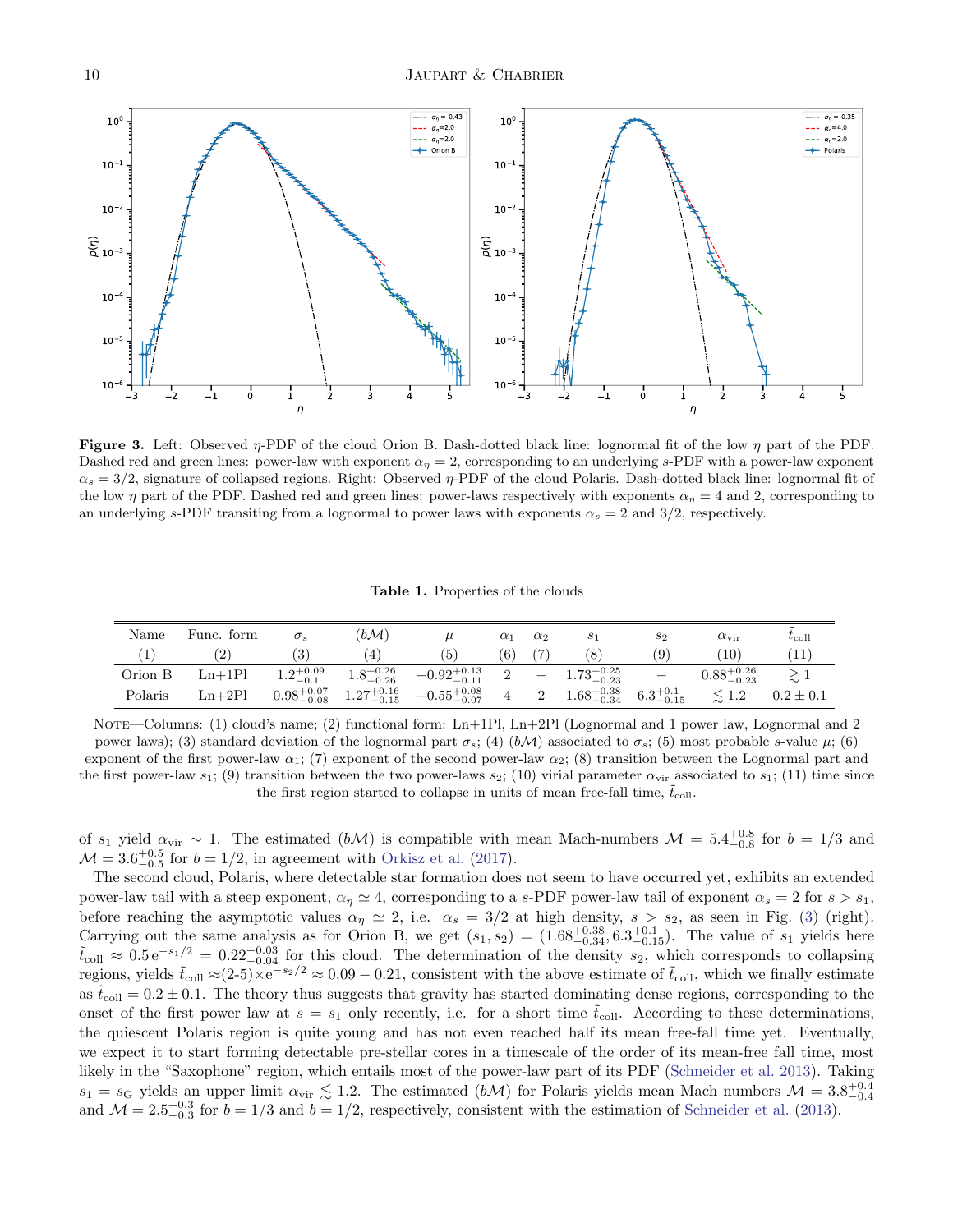### DENSITY PDFS 11

### 7. CONCLUSION

In this Letter, we have derived an analytical theory of the PDF of density fluctuations in supersonic turbulence in the presence of a gravity field in star-forming molecular clouds. The theory is based on a derivation of a combination of the coupled Navier-Stokes equations for the fluid motions and the Poisson equation for the gravity. The theory extends upon previous approaches [\(Pope](#page-14-21) [1981,](#page-14-21) [1985;](#page-14-22) [Pan et al.](#page-14-20) [2018,](#page-14-20) [2019b,](#page-14-26)[a\)](#page-14-5) first by including gravity, second by considering the PDF as a dynamical system, not a stationary one. We derive rigorously the transport equations of the PDF, characterize its evolution and determine the density threshold above which gravity strongly affects and eventually dominates the dynamics of the turbulence. The theoretical results and diagnostics reproduce very well numerical simulations of gravoturbulent collapsing clouds (§[5\)](#page-6-1) and various available observations (§[6\)](#page-7-0).

A major result of the theory is the characterization of two density regions in the PDF (see §[2.4\)](#page-2-6). A low density region where gravity does not affect *significantly* the dynamics of turbulence so the PDF is the one of pure gravitationless turbulence, which resembles a lognormal form for isothermal, dominantly solenoidal turbulence. Then, above a density threshold,  $s<sub>G</sub>$ , given by Eqs. [\(25\)](#page-3-3) and [\(35\)](#page-6-3), gravity starts affecting *significantly* the turbulence, essentially by increasing the velocity dispersion (thus the variance). Above this threshold,  $s > s<sub>G</sub>$ , power-law tails develop over time in the s-PDF,  $f(s, t) \propto e^{-\alpha_s s}$ , i.e.  $p(\eta, t) \propto e^{-\alpha_{\eta}\eta}$  for the  $\eta$ -PDF of the surface density, as a direct consequence of the rising impact of gravity upon turbulence (see §[3\)](#page-4-1). Within a typical timescale  $\sim \tau_{\rm G}(s) = \tau_{\rm G,0} e^{-s/2}$ , with  $\tau_{\rm G,0} \equiv 1/\sqrt{4\pi G\rho}$ , this yields the onset of a *first power law tail* with  $\alpha_s \geq 2$ , i.e.  $\alpha_\eta \geq 4$ . Later on, after a few  $\tau_{\text{ff}}(s)$  for a given density s, and/or at higher density, i.e. smaller scales, a second power law develops, with  $\alpha_s = 3/2$ , i.e.  $\alpha_\eta = 2$ . This is the signature of regions in free-fall collapse.

Another important result of this study is to provide a procedure to relate the observed thresholds in *column density*, corresponding to the onset of the two power-law tails in the η-PDF, to the corresponding ones in volume density in the s-PDF (see  $\S 4$  $\S 4$  and App. A). Combined with the results of  $\S 2.4$  $\S 2.4$  and  $\S 3$ , this allows to infer, from the observation of column-densities, various physical parameters characterizing molecular clouds (or regions of), notably the virial parameter  $\alpha_{\rm vir}$ . Moreover, the theory offers the possibility to date the clouds in units of  $t_{\rm coll}$ , i.e. the time since a statistically significant fraction of dense regions of the cloud started to collapse, normalized to the cloud's mean free-fall time. This explains why clouds exhibiting  $\eta$ -PDF with steep power laws ( $\alpha_{\eta} \geq 3$ ) or extended lognormal parts are quiescent, since they have a short "age"  $\tilde{t}_{\text{coll}}$ . This applies to Polaris (André et al. [2010;](#page-14-35) Miville-Deschênes et al. 2010; [Schneider et al.](#page-14-11) [2013\)](#page-14-11) (§[6\)](#page-7-0) but could also explain the quiescence of Chamaelon III [\(De Oliveira et al.](#page-14-36) [2014\)](#page-14-36).

The theory derived in this study allows the determination of the aforementioned volume and column density thresholds,  $s_G, \eta_G$ , and the characteristic timescales  $\tau_G(s), \tilde{t}_{\text{coll}}$  (Eqns [\(25\)](#page-3-3),[\(32\)](#page-5-2),[\(29\)](#page-5-1),[\(34\)](#page-6-0),[\(35\)](#page-6-3)). This yields quantitative, predictive diagnostics, from either simulations or observations, to determine precisely the relative impact of gravity upon turbulence within star forming clouds/clumps and their evolutionary status. The theory thus provides a precise scale and clock to numericists and observers exploring star formation in MCs. It provides a sound theoretical foundation and quantitative diagnostics to analyze observations or numerical simulations of star-forming regions and to characterize the evolution of the density PDF in various regions of MCs. This theoretical framework provides a new vision on how gravitational collapse initiates and evolves within turbulent dense star-forming regions.

### ACKNOWLEDGMENTS

The authors are grateful to Christoph Federrath for sending us the PDFs of his simulations and to Nicola Schneider for the observational column densities presented in this article. We thank the anonymous referee for his/her insightful remarks that helped improving the manuscript. We are also thankful to Benoit Commerçon, Jéremy Fensch, Guillaume Laibe and Quentin Vigneron for helpful conversations.

### APPENDIX

#### A. DERIVATION OF THE EXPRESSION OF THE SOURCE TERMS EQS 14-16

<span id="page-10-0"></span>To obtain the source terms Eqs.  $(14-16)$  that appear in Eq.  $(12)$ , we start by taking the divergence of Eq.  $(2)$ 

$$
\partial_t (\nabla \cdot \mathbf{v}) + \nabla \cdot (\{\mathbf{v} \cdot \nabla\} \mathbf{u}) + \nabla \cdot (\{\mathbf{u} \cdot \nabla\} \mathbf{V}) + \nabla \cdot (\{\mathbf{V} \cdot \nabla\} \mathbf{V}) = -4\pi G \rho - \nabla \cdot \left(\frac{1}{\rho} \nabla P\right). \tag{A1}
$$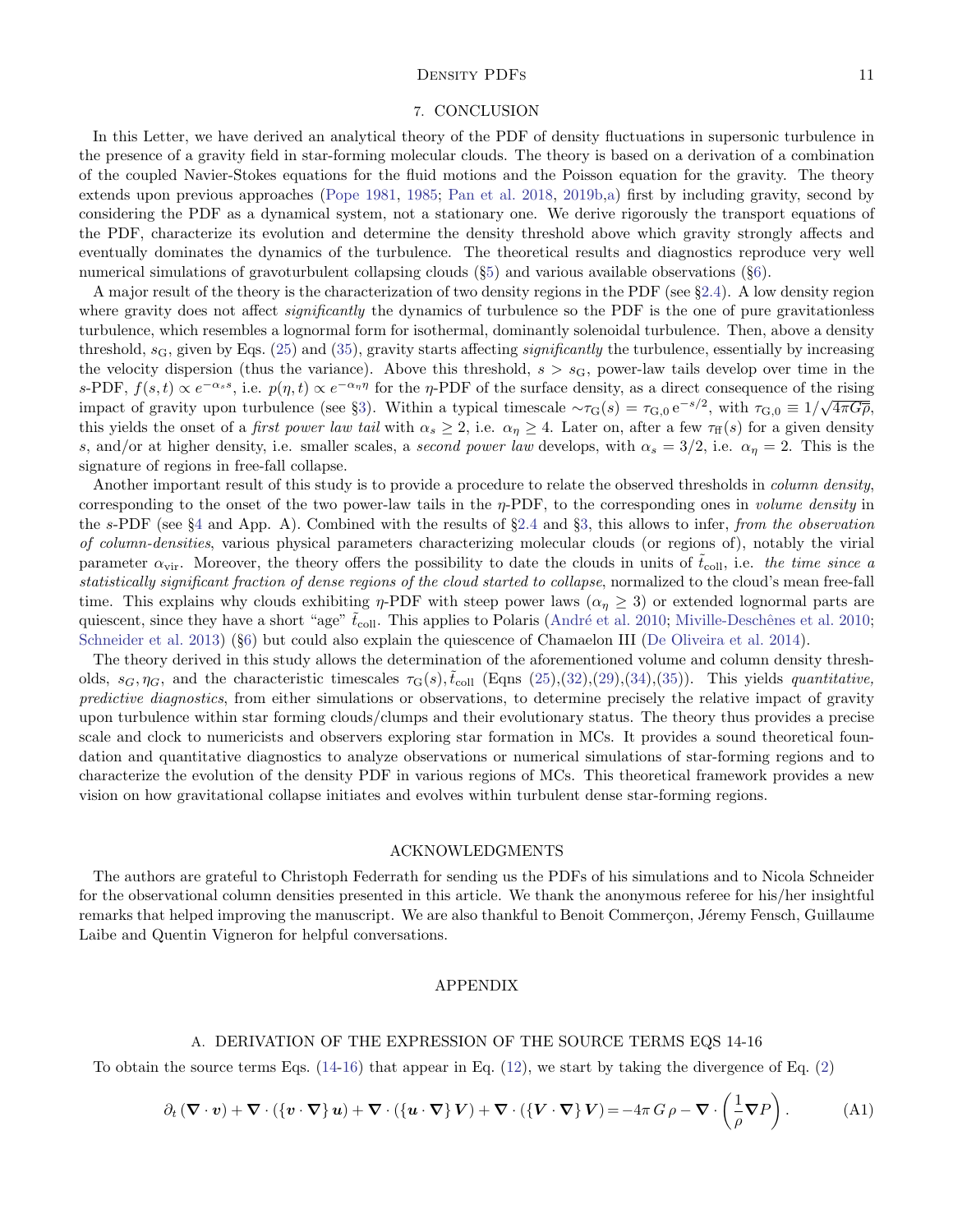We then take the average of Eq. [\(A2\)](#page-11-2) to obtain

<span id="page-11-2"></span>
$$
\partial_t (\nabla \cdot \mathbf{V}) + \nabla \cdot (\{\mathbf{V} \cdot \nabla\} \mathbf{V}) = -4\pi G \overline{\rho},\tag{A2}
$$

where  $\partial_t (\nabla \cdot \overline{u}) = \nabla \cdot (\overline{\{v \cdot \nabla\} u\}) = \nabla \cdot (\overline{\{u \cdot \nabla\}} V) = \nabla \cdot (\overline{\frac{1}{\rho} \nabla P}) = 0$ , because the turbulent fields  $\rho$  and  $u$  are statistically homogeneous and because of the barotropic E.O.S  $P = P(\rho)$ . Then, by subtraction, we obtain

$$
\partial_t (\nabla \cdot \mathbf{u}) + \nabla \cdot (\{\mathbf{v} \cdot \nabla\} \mathbf{u}) + \nabla \cdot (\{\mathbf{u} \cdot \nabla\} \mathbf{V}) = -4\pi G \overline{\rho} (e^s - 1) - \nabla \cdot \left(\frac{1}{\rho} \nabla P\right).
$$
 (A3)

We then note that  $\nabla \cdot (\{ \mathbf{u} \cdot \nabla \} V) = \mathbf{u} \cdot \nabla (\nabla \cdot V) + (\partial_i u_j)(\partial_j V_i) = (\partial_i u_j)(\partial_j V_i) = \nabla V : \nabla \mathbf{u}$ , because  $\rho$  is homogeneous, and by expanding  $\nabla \cdot (\{v \cdot \nabla\} u)$  we finaly obtain

$$
\frac{D\boldsymbol{\nabla}\cdot\boldsymbol{u}}{Dt} = -\boldsymbol{\nabla}\boldsymbol{u}:\boldsymbol{\nabla}\boldsymbol{u} - 2\boldsymbol{\nabla}\boldsymbol{V}:\boldsymbol{\nabla}\boldsymbol{u} - 4\pi\,G\,\overline{\rho}\left(e^s - 1\right) - \boldsymbol{\nabla}\cdot\left(\frac{1}{\rho}\boldsymbol{\nabla}P\right),\tag{A4}
$$

<span id="page-11-0"></span>giving the expression of the source terms Eqs. [\(14-16\)](#page-2-2).

### B. RECIPROCAL OF EQS 27-28.

In §[3](#page-4-1) we have shown that a conditional expectation  $\langle \nabla \cdot \mathbf{u} | s, t \rangle = h(t) \times e^{as}$ , with  $a > 0$ , would produce a s-PDF with a power law tail with exponent  $\alpha_s = a + 1$ , i.e  $f(s) \propto e^{-(a+1)s}$  (Eqs. [27-](#page-4-2)[28\)](#page-4-3). We show here the reciprocal.

Let us assume that the s-PDF, f, is non-static and has a power-law tail with exponent  $\alpha_s = a + 1$  with  $a > 0$ . More precisely, let us assume that

$$
f(s,t) = A(s,t) e^{-(a+1)s},
$$
\n(B5)

with a function  $A(s,t)$  such as  $A(s,t) \approx B(t)$  for  $s \geq s_c$ , for some  $s_c$ , where  $B(t)$  is a  $C<sup>1</sup>$  function of the time variable only, with a bounded derivative. Re-writing Eq. [9](#page-2-0) as

$$
\left\{\frac{\partial}{\partial s} + \frac{\partial \ln A}{\partial s} - a\right\} \langle \nabla \cdot \mathbf{u} | s, t \rangle = \frac{\partial \ln A}{\partial t},\tag{B6}
$$

one obtains

$$
\langle \mathbf{\nabla} \cdot \mathbf{u} | s, t \rangle = C(t) \times A(s, t)^{-1} \times e^{as} + A(s, t)^{-1} e^{as} \int_{s_i}^{s} e^{-as'} \frac{\partial A}{\partial t}(s', t) \, ds', \tag{B7}
$$

with  $C(t)$  a function of the time variable only and  $s_i$  some fixed density. As f is not stationary,  $\langle \nabla \cdot \mathbf{u} | s, t \rangle$  is not zero everywhere but, at any time t, there exists  $s_0(t)$  such as  $\langle \nabla \cdot \mathbf{u} | s_0(t), t \rangle = 0$  to ensure  $\overline{\nabla \cdot \mathbf{u}} = 0$ . Then we can fix the function  $C(t)$  to write without any loss of generality:

<span id="page-11-3"></span>
$$
\langle \mathbf{\nabla} \cdot \mathbf{u} | s, t \rangle = A(s, t)^{-1} e^{as} \int_{s_0(t)}^s e^{-as'} \frac{\partial A}{\partial t} (s', t) \, ds'. \tag{B8}
$$

Then, because  $a > 0$  and  $\partial_t B(t)$  is bounded, the integral on the r.h.s of Eq. [B8](#page-11-3) is bounded and converges rapidly towards  $\int_{s_0(t)}^{+\infty} e^{-as'} \partial_t A(s',t) ds' = I(t)$ . The asymptotic behavior of  $\langle \nabla \cdot \mathbf{u} | s, t \rangle$  for large  $s \geq s_c$  is thus

$$
\langle \mathbf{\nabla} \cdot \mathbf{u} | s, t \rangle \approx I(t) \times B(t)^{-1} \times e^{as} = h(t) \times e^{as}.
$$
 (B9)

This shows that to a non-stationary s-PDF with a power-law tail of exponent  $\alpha_s = a + 1$  corresponds a conditional expectation  $\langle \nabla \cdot \mathbf{u} | s, t \rangle \approx h(t) \times e^{as}$  for  $s \gg 1$ .

### C. TRANSITIONS TO POWER-LAW TAILS

<span id="page-11-1"></span>In §[4](#page-5-3) we derived a way to relate the volume density at which the s-PDF,  $f(s)$ , develop power-laws to the column density at which the  $\eta$ -PDF,  $p(\eta)$ , develops a similar behaviour. We call  $s_{\text{crit}}$  the critical value corresponding to the beginning of a power-law tail in the s-PDF (Eq. [\(34\)](#page-6-0).

Assuming ergodicity, we relate the volume fraction of regions with densities exceeding  $s_{\rm crit}$  to the probability of finding a density exceeding  $s_{\text{crit}}$ :

$$
\frac{V(s \ge s_{\text{crit}})}{V(\text{cloud})} = \int_{s_{\text{crit}}}^{\infty} f(s) \, \text{d}s. \tag{C10}
$$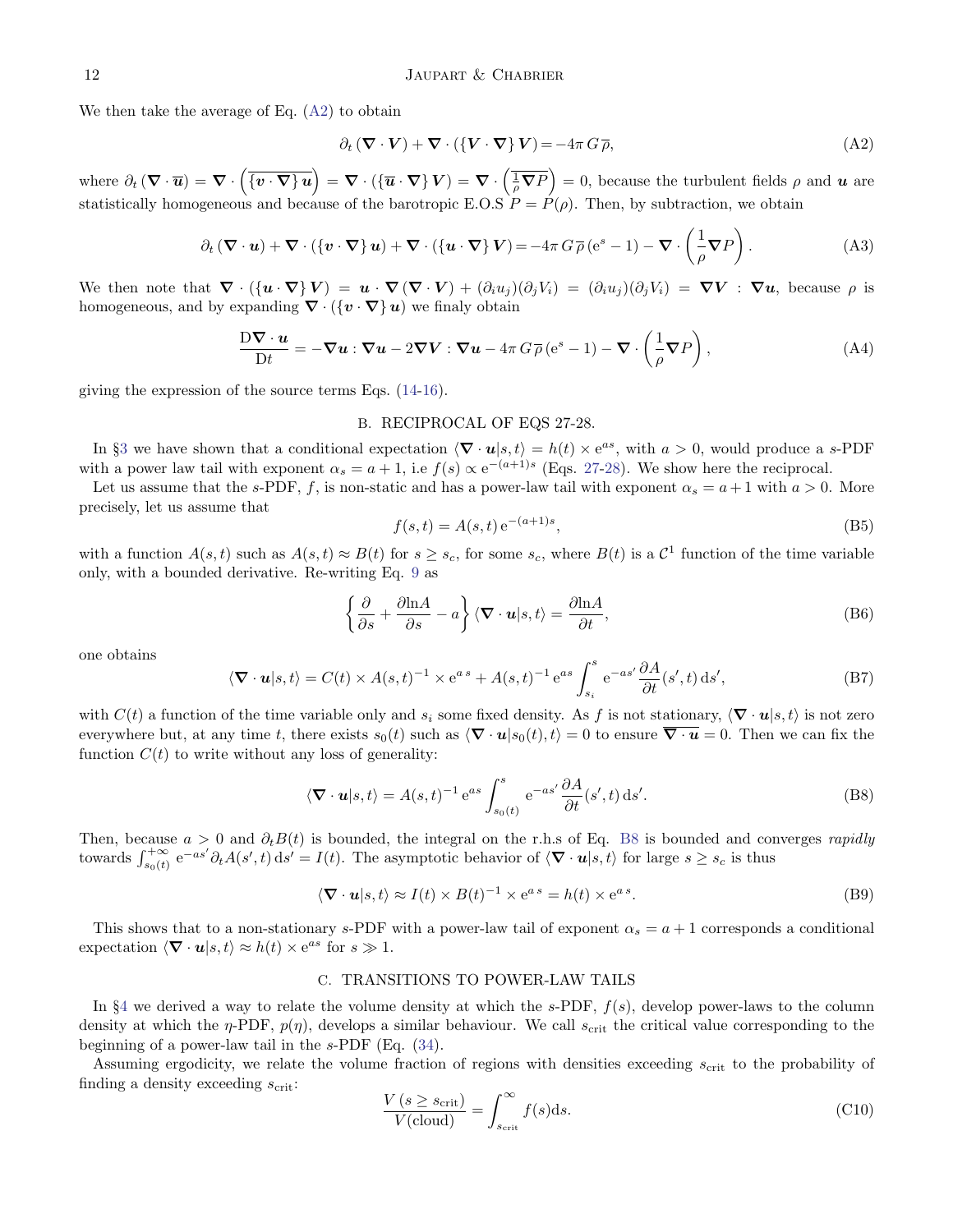We now want to evaluate the projected area of this volume onto the plane perpendicular to the line of sight  $S(s \geq s_{\text{crit}})$ . Assuming statistical isotropy we get :

$$
\frac{S(s \ge s_{\rm crit})}{S(\rm cloud)} \simeq \left(\frac{V(s \ge s_{\rm crit})}{V(\rm cloud)}\right)^{2/3}.\tag{C11}
$$

We then identify regions on the observed area of the cloud contributing to the power-law in the  $\eta$ -PDF to regions included in the projected area  $S(s \geq s_{\text{crit}})$ . This yields for the critical surface density  $\eta_{\text{crit}}$  at which the  $\eta$ -PDF transits to a power-law:

$$
\int_{\eta_{\rm crit}}^{\infty} p(\eta) \mathrm{d}\eta = \frac{S(s \ge s_{\rm crit})}{S(\text{cloud})} \simeq \left(\int_{s_{\rm crit}}^{\infty} f(s) \mathrm{d}s\right)^{2/3},\tag{C12}
$$

which is Eq.  $(34)$ .

#### D. NUMERICAL MODELS

<span id="page-12-0"></span>In each simulation, gravity is switched on and sink particles are allowed to form after a state of fully developed turbulence has been reached, which determines the initial conditions at  $t = t_0 = 0$  in the simulation. The associated transport equations for these simulations are:

$$
V = 0,\tag{D13}
$$

$$
\overline{\rho} = \rho_0,\tag{D14}
$$

$$
s = \ln(\rho/\rho_0),\tag{D15}
$$

$$
\frac{\mathbf{D}\nabla \cdot \mathbf{u}}{\mathbf{D}t} = -\nabla \mathbf{u} : \nabla \mathbf{u} - 4\pi G \rho_0 \left( e^s - 1 \right) \Theta(t)
$$
  

$$
-c_s^2 \nabla^2 s + \nabla \cdot \mathbf{F}_{\text{stir}},
$$
 (D16)

$$
\frac{\partial}{\partial t} \left[ \langle (\mathbf{\nabla} \cdot \mathbf{u})^n | s \rangle f \right] = \left\{ 1 + \frac{\partial}{\partial s} \right\} \left[ \langle (\mathbf{\nabla} \cdot \mathbf{u})^{n+1} | s \rangle f \right] \n+ f \langle \frac{\mathbf{D} (\mathbf{\nabla} \cdot \mathbf{u})^n}{\mathbf{D} t} | s \rangle,
$$
\n(D17)

where  $\rho_0$  is constant,  $c_s = 0.2 \text{ km.s}^{-1}$  is the sound speed,  $\nabla \cdot \mathbf{F}_{\text{stir}}$  is the divergence of the turbulent forcing, which is 0 for a solenoidal driving, and  $\Theta(t)$  is the Heaviside step function ensuring that gravity is plugged in at  $t = 0$ . In all models the Mach number  $M$  slightly increases with time because of collapsing regions. For most models, this only amounts to a few percents except for the  $\mathcal{M} \simeq 3$  simulations which start at  $\mathcal{M} \simeq 2$  and end up at  $\mathcal{M} \simeq 3 - 4$ because the virial parameter  $\alpha_{\rm vir,0} = 5\sigma_v^2/(6GL_b^2\rho_0)$  is very small (see their Table 1). We note that the aforementioned definition of  $\alpha_{\rm vir,0}$  taken from [Federrath & Klessen](#page-14-32) [\(2012,](#page-14-32) [2013\)](#page-14-14) differs by the one we have introduced in §[2.4](#page-2-6) by a factor  $\pi/6 \simeq 1/2$ , if the cloud size  $L_c$  is taken to be the box size  $L_b$ . As there is no unique way of translating the dimension of a cubic box into that of a spherical cloud and in order to simplify the comparison between the simulations and our calculations, we keep their notation and definition.

Finally, to be consistent with the authors we describe the time evolution of the simulations by means of the reduced time  $\tilde{t} = t/\tau_{\text{ff},0}$ , which is the time in unit of mean free fall time  $\tau_{\text{ff},0} \equiv \sqrt{\frac{3\pi}{32G\rho_0}}$ , and by means of the star formation efficiency (SFE), which is set at 0% at the formation of the first sink particle. The authors only extracted the PDFs up to SFE= 20% which we will thus refer to as the "long time" of the runs.

#### E. MODEL WITH ONE OR TWO POWER-LAW TAILS.

<span id="page-12-1"></span>In this section, we develop a simple model that allows to infer the global s-PDF of molecular clouds from the observations of η-PDFs. We assume that the PDFs are simply continuous and have only one power-law at high densities and a lognormal cutoff at low densities:

$$
f(s) = A_1 e^{-\frac{(s-\mu)^2}{2\sigma_s^2}}, \ s \le s_{\text{crit}}
$$
  
=  $A_2 e^{-\alpha_s (s - s_{\text{crit}})}, \ s \ge s_{\text{crit}}.$  (E18)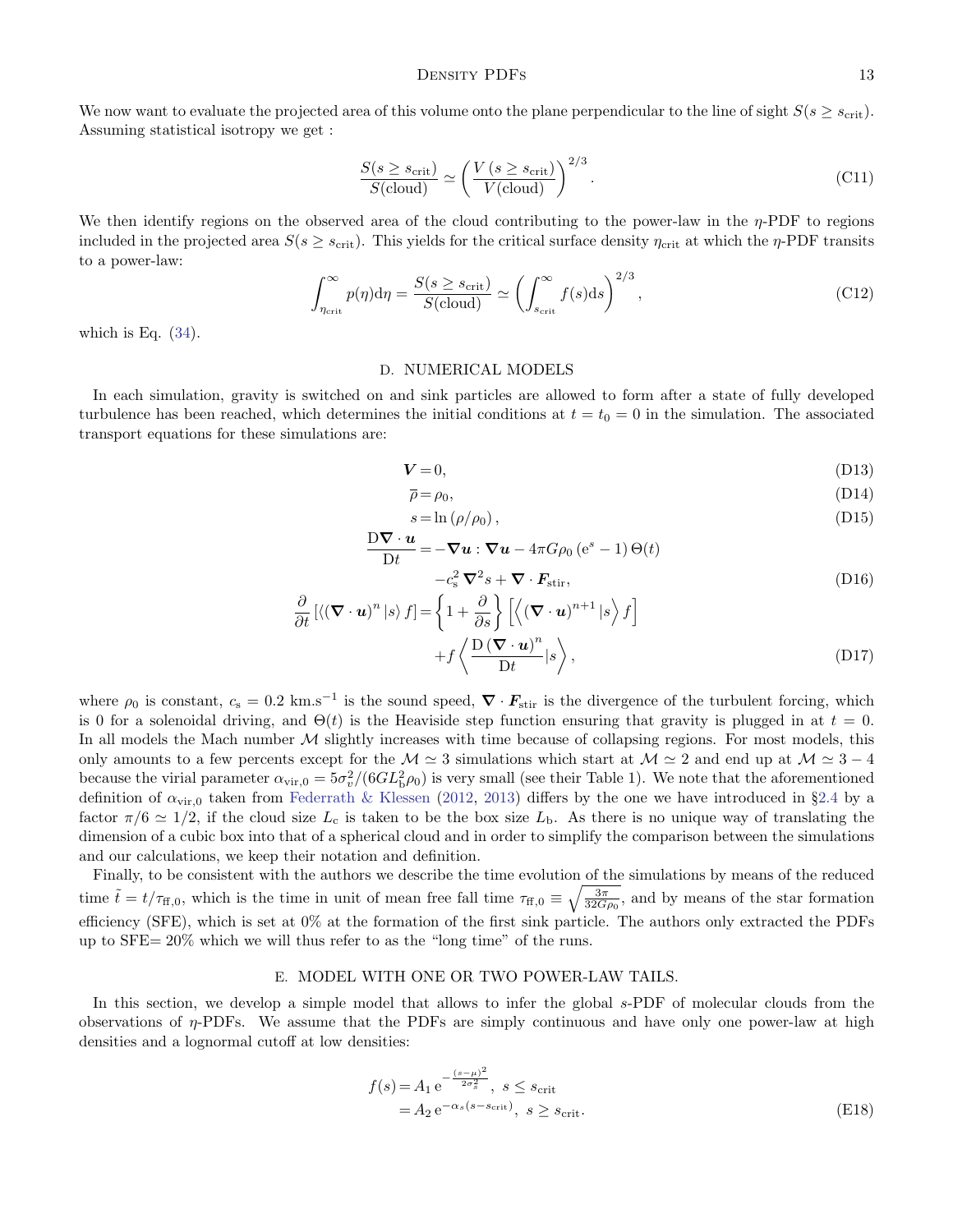### 14 JAUPART & CHABRIER

Enforcing the continuity and normalisation of f as well as the necessary condition  $\overline{e^s} = 1$  (from our definition of s in Eq.  $(6)$  we obtain:

 $\mathbf 1$ 

<span id="page-13-2"></span>
$$
A_1 = A_2 e^{\frac{(s_{\text{crit}} - \mu)^2}{2\sigma_s^2}}
$$
(E19)

$$
1 = \frac{1}{2} A_1 \sqrt{2\pi\sigma_s^2} \left[ 1 + \text{erf}\left(\frac{s_{\text{crit}} - \mu}{\sqrt{2}\sigma_s}\right) \right] + \frac{A_2}{\alpha_s} \tag{E20}
$$

$$
=A_1 \sqrt{\frac{\pi}{2} \sigma_s^2} e^{\mu + \frac{\sigma_s^2}{2}} \left[ 1 + \text{erf}\left( \frac{s_{\text{crit}} - \mu - \sigma_s^2}{\sqrt{2}\sigma_s} \right) \right]
$$
  
 
$$
+ \frac{A_2 e^{s_{\text{crit}}}}{\alpha_s - 1}.
$$
 (E21)

We now assume that the variance  $\sigma_s$  in the lognormal part and the exponent  $\alpha_s$  of the power-law tail are inferred from the observations of the  $\eta$ -PDF following §[4.](#page-5-3) More precisely, to obtain the variance  $\sigma_s$ , we use the formula of [Burkhart](#page-14-31) [& Lazarian](#page-14-31) [\(2012\)](#page-14-31),  $\sigma_{\eta}^2 = A_{\eta s} \times \sigma_s^2$ , where  $A_{\eta s}$  may depend on the forcing parameter b. For simulations of compressible turbulence without gravity and with solenoidal driving  $(b = 1/3)$  they found from their best fit  $A_{\eta s} \simeq 0.11$ , while observations of molecular clouds yield a value  $A_{\eta s} \simeq 0.12 - 0.16$  for a forcing parameter  $b = 0.5$ , corresponding to a mixture of solenoidal and compressive driving. From  $\S4$ ,  $A_2/\alpha_s$ , thus  $A_2$  is obtained from the observations. We are now left with a system of 3 equations for 3 unknown quantities, namely  $s_{\rm crit}$ ,  $\mu$  and  $A_1$ . We note that, in this model, the parameter  $\mu$ , that determines the peak of the lognormal part, is shifted to lower densities to ensure  $\overline{e^s} = 1$ . Injecting Eq. [\(E19\)](#page-13-2) into Eq. [\(E20\)](#page-13-2) yields a closed equation for the variable  $x = \frac{s_{\text{crit}} - \mu}{\sqrt{2}\sigma_s}$ :

$$
1 = A_2 e^{x^2} \sqrt{2\pi \sigma_s^2} \Phi(x) + \frac{A_2}{\alpha_s},
$$
 (E22)

with  $\Phi(x) = \frac{1}{2} [1 + erf(x)]$  the cumulative distribution function for the normal distribution. Eq. [\(E21\)](#page-13-2) is then used to obtain  $\mu$  and then  $s_{\text{crit}}$ .

In case where the  $\eta$ -PDF exhibits two power-law tails with exponent  $\alpha_{\eta} = 4$  and  $\alpha_{\eta} = 2$  we simply assume the following functional form:

$$
f(s) = A_1 e^{-\frac{(s-\mu)^2}{2\sigma_s^2}}, s \le s_1
$$
  
=  $A_2 e^{-\alpha_1(s-s_1)}, s_1 \le s \le s_2$   
=  $A_2 e^{-\alpha_1(s_2-s_1)} e^{-\alpha_2(s-s_2)}, s_2 \le s,$  (E23)

with  $\alpha_1 = 2$  and  $\alpha_2 = 3/2$ , and change the procedure as follows. First, we build the s-PDF as if there was only one power-law with exponent  $\alpha_{\eta} = 4$  in the  $\eta$ -PDF with the aforementioned procedure to obtain  $A_1$ ,  $A_2$ ,  $\mu$  and  $s_1$ . We then use Eq.  $(34)$  to obtain  $s_2$ :

$$
\frac{A_2 e^{-\alpha_1(s_2 - s_1)}}{\alpha_2} = \left( \int_{\eta_2}^{\infty} p(\eta) d\eta \right)^{3/2},
$$
\n(E24)

where  $\eta_2$  is the column density at the beginning of the second power-law with exponent  $\alpha_\eta = 2$ . This modified procedure, while simple to implement, is sufficiently accurate as  $s_2$  is large and thus regions with  $s > s_2$  only represent a particularly small fraction of the total volume  $(\lesssim 10^{-5})$ .

We confront this procedure to observations in §[6.](#page-7-0) Errors arising from the determination of  $\eta_{\rm crit}$  and  $\sigma_s$  from the observations yield an error  $\Delta s_{\text{crit}} = \pm 0.3$  on  $s_{\text{crit}}$ , which is reasonable.

#### REFERENCES

<span id="page-13-1"></span>André, P., Men'shchikov, A., Bontemps, S., et al. 2010,

<span id="page-13-0"></span>Ballesteros-Paredes, J., Vázquez-Semadeni, E., Gazol, A.,

et al. 2011, Monthly Notices of the Royal Astronomical

Astronomy & Astrophysics, 518, L102

Society, 416, 1436